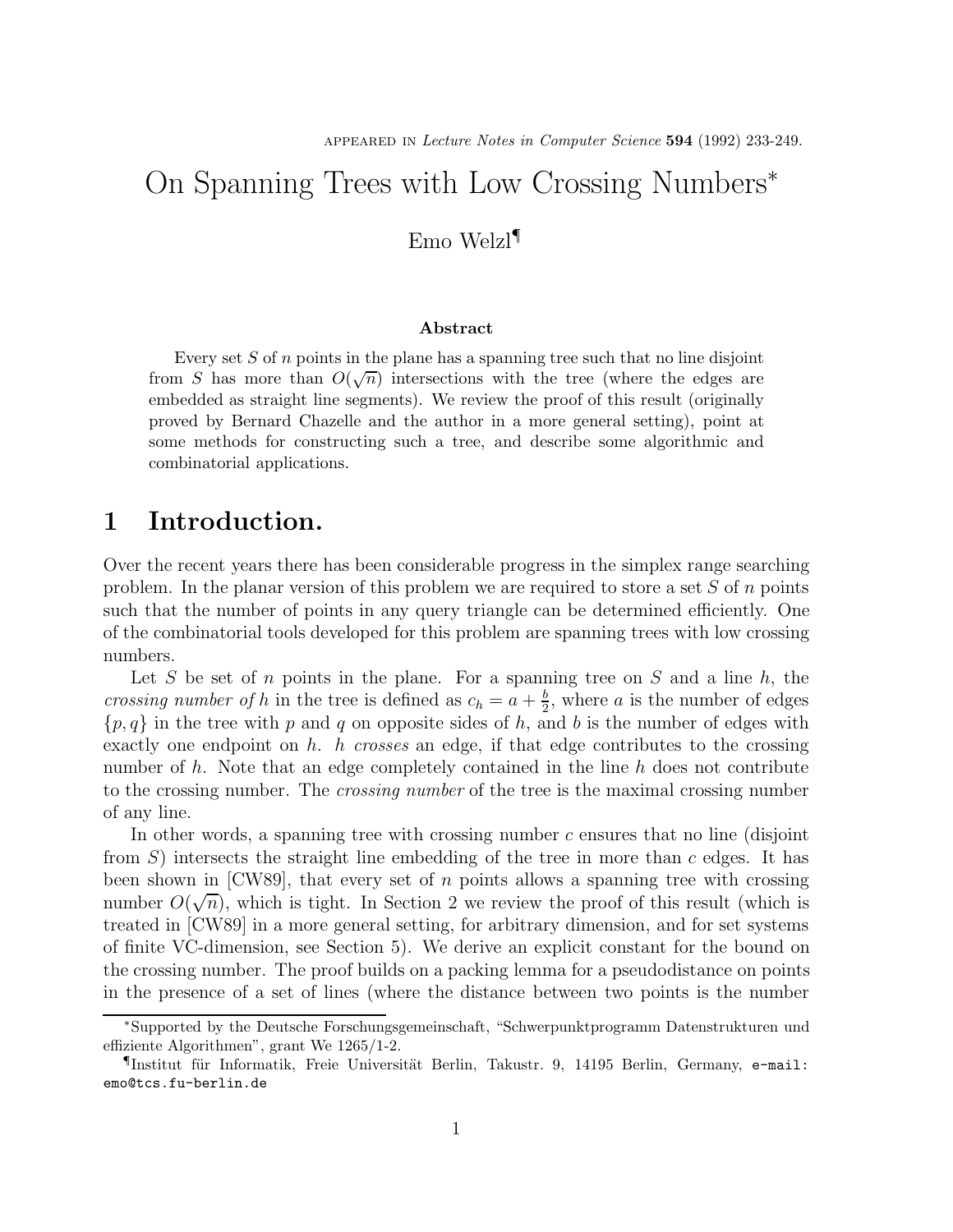of separating lines), and on a reweighting technique, which has been applied to several seemingly unrelated problems, see [CF88, Cla89, AM90, Mat91b, AK91].

Spanning trees are useful in a number of applications. The original motivation for introducing the concept in [Wel88] was the triangle range searching problem which can be solved in  $O(\sqrt{n}\log n)$  query time and linear space via spanning trees. This is close to the lower bound of  $\Omega(\sqrt{n})$  for linear space data structures in the so-called arithmetic model [Cha89]. Recently, this lower bound has actually been achieved in [Mat91c]. Several different algorithmic applications are described in [Aga89, EGH<sup>+</sup>89, Aga91, AvKO91, CJ91, AS91]. For example, spanning trees with low crossing numbers can be used for ray shooting among line segments in the plane (i.e., we want to preprocess line segments in the plane such that the first segment intersected by a query ray can be efficiently computed).

In Section 3 we indicate the application to triangle range searching, and we present two recent combinatorial results which can be easily derived from spanning trees with low crossing numbers [MWW91, Pac91].

Section 4 indicates some of the building blocks of algorithms for constructing spanning trees with low crossing numbers. This will lead us to a randomized Monte-Carlo algorithm; however, we did not try to present the best known time bounds for construction. Finally in Section 5, we point at the generalizations to higher dimensions.

We tried to keep the paper largely self-contained, so that in particular in Sections 2 and 3 little foreknowledge should be required. Hence we start by reviewing some basics before we plunge into the rest of the paper.

**Notation and basics.** Let S be a set of n points in the plane, and let G be a set of  $\ell$ lines in the plane. We say that  $S$  is in *general position*, if no three points lie on a common line, and no two points lie on a vertical line. G is in general position, if no three lines contain a common point, no two lines are parallel, and no line is vertical.

We denote by  $H<sub>S</sub>$  the set of lines containing at least two points in S; if S is in general position, then  $|H_S| = {n \choose 2}$ 2 ).  $\tilde{H}_S$  is a representative set of lines for S, if whenever a line g (disjoint from S) partitions the set S into nonempty sets  $S'$  and  $S''$  (on the respective sides of g), then there is a line h in  $\tilde{H}_S$  which induces the same partitioning. It is an easy exercise to verify, that there is always a representative set of at most  $\binom{n}{2}$ 2  $\big)$  lines.

The arrangement  $\mathcal{A}(G)$  of G is the partitioning of the plane induced by G into vertices (intersections of lines in  $G$ ), *edges* (connected components on the lines in the complement of the vertices), and cells (connected components of the plane in the complement of the lines). Obviously, there are at most  $\binom{\ell}{2}$ 2 ) vertices, at most  $\ell^2$  edges, and a bound of  $\binom{\ell}{2}$  $)+\ell+1$ on the number of cells is also not too hard to prove; if G is in general position, then all three bounds are attained cf. [Ede87].

We will use the *point/line duality* defined by: for a point  $p = (a, b)$ , the dual image  $p^*$ is the nonvertical line with equation  $y = ax + b$ , and for a nonvertical line g with equation  $y = cx + d$ , the dual image  $g^*$  is the point  $(-c, d)$ . This mapping preserves incidences between lines and points (i.e. p lies on g if and only if  $g^*$  lies on  $p^*$ ), and it preserves the relative position between a point and a line (i.e. p lies above g if and only  $p^*$  lies above  $g^*$ ).

For two nonvertical lines g and h, define the *double wedge of g* and h as the two open quadrants (defined by the two lines) which are disjoint from the vertical line through the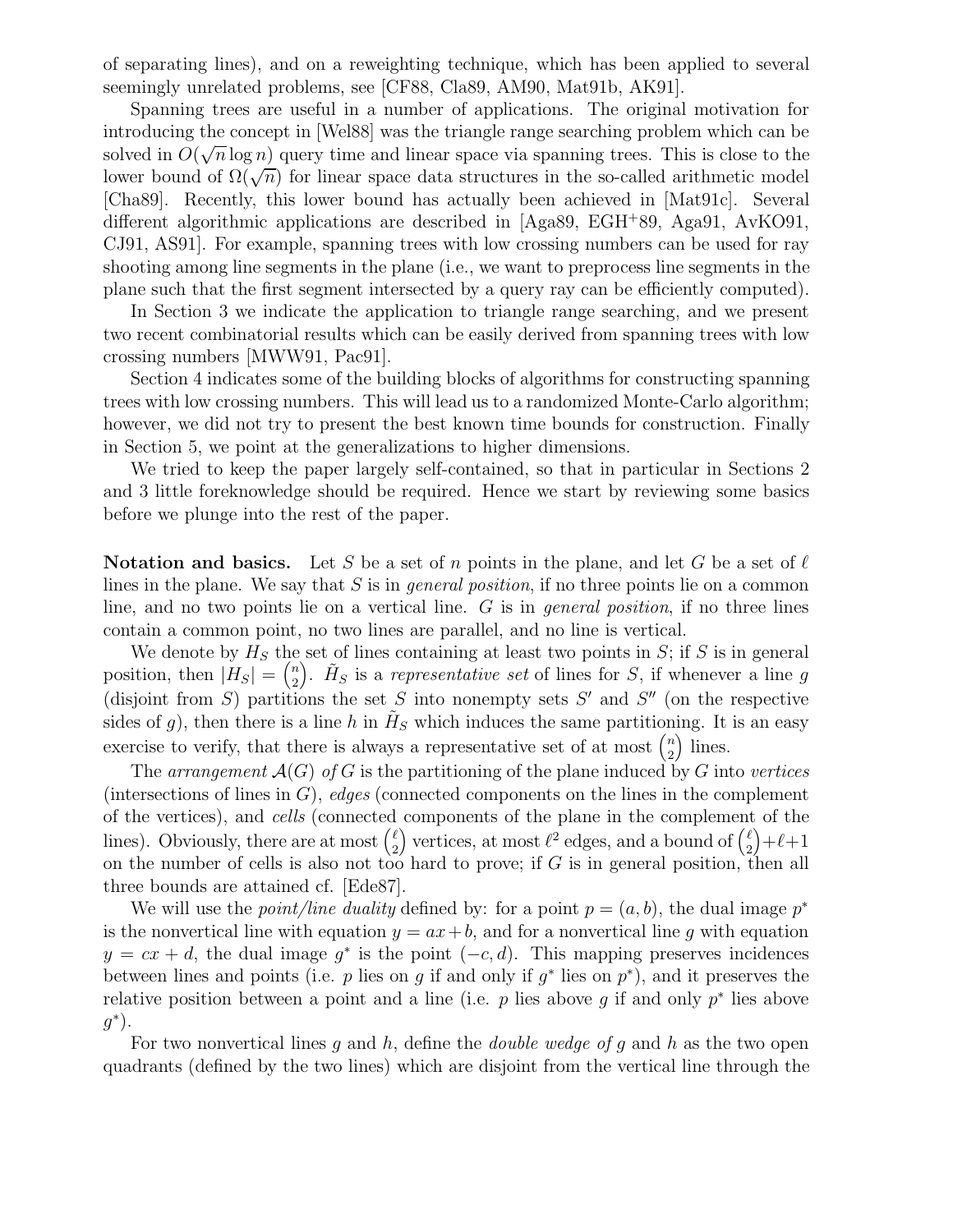common point of q and h; if q and h are parallel, then the double wedge degenerates to the strip between the two lines. Now a line  $q$  intersects the open line segment with endpoints p and q, if and only if  $g^*$  lies in the double wedge defined by  $p^*$  and  $q^*$ .

We frequently use the inequalities  $1 + x \leq e^x$ , for all real numbers x, and  $\sum_{i=1}^n \frac{1}{\sqrt{i}}$  $2\sqrt{n}$ , for all positive integers *n*.

Conventions. All points and lines we consider in Sections 2, 3, and 4 are assumed to lie in the plane!

## 2 Proof of existence.

We want to prove that every set of  $n$  points in the plane allows a spanning tree such that no line has more than  $O(\sqrt{n})$  crossings with the tree. Note that it suffices to concentrate on a representative set  $H_S$  of lines: Let T be a spanning tree on S. Clearly, by definition, every line disjoint from S has a line in  $H<sub>S</sub>$  with the same (number of) crossings. If h contains points from S, then we consider two parallel lines  $h'$  and  $h''$  on both sides of h, but sufficiently close so that all points in  $S$  (except those on h) have the same position relative to  $h'$  (and to  $h''$ ) as to h. Then the respective crossing numbers satisfy  $c_h = \frac{c_{h'} + c_{h''}}{2}$ . That is, the maximum crossing number is attained by a line disjoint from S.

The  $O(\sqrt{n})$  bound is asymptotically the best we can hope for. To see this for some positive integer n, choose a set G of  $\ell = \lceil \sqrt{2n} \rceil$  lines in general position, and place n points into the cells of the arrangement, no two points in the same cell (which is possible, since  $\binom{\ell}{2}$  $+ \ell + 1 \geq n$ ). Every edge of an (arbitrary) spanning tree will be crossed by at least one of the lines in G; thus there must be a line in G with at least  $\frac{n-1}{\ell} = \Theta(\sqrt{n})$ crossings.

If we start the construction of our tree, then it looks like a good idea to begin with an edge  $\{p, q\}$ , such that p and q are separated by as few as possible lines in a representative set. To provide a bound on this number is our next step.

A packing lemma [Cha88, CW89]. Suppose we are given a set S of  $n \geq 2$  points with diameter  $\Delta$  (i.e.  $\Delta$  is the maximal Euclidean distance between any two points in the set). Then there are two points at distance at most  $\sigma = \frac{4\Delta}{\sqrt{n}}$ . This can be easily seen by the fact that the closed disks of radius  $\frac{\sigma}{2}$  centered at the points in S are contained in a 'large' disk of radius  $\frac{3}{2}\Delta$  centered at an arbitrary point in S (this is true if  $\sigma \leq \Delta$ ; otherwise the claim is trivial). If the small disks were pairwise disjoint, then they cover an area of  $n\frac{\sigma^2\pi}{4} = 4\Delta^2\pi$  in the large disk of radius  $\frac{3}{2}\Delta$ , which is not possible. Hence two disks intersect, and the respective centers have distance at most  $\sigma$ .

We will use the same idea as just described to show that for any set  $S$  of  $n$  points, and any set G of  $\ell$  lines there is always a pair of points separated by less than  $\frac{2\ell}{\sqrt{n}}$  of the lines. To this end we introduce a *pseudodistance*  $\delta_G$  for pairs of points (relative to G) by  $\delta_G(p,q) = a + \frac{b}{2}$ , where a is the number of lines in G which have p and q on opposite sides, and  $b$  is the number of lines which contain exactly one of the two points  $p$  and  $q$ . It is easily seen that  $\delta_G$  is a pseudometric (i.e. it is symmetric and satisfies the triangle inequality).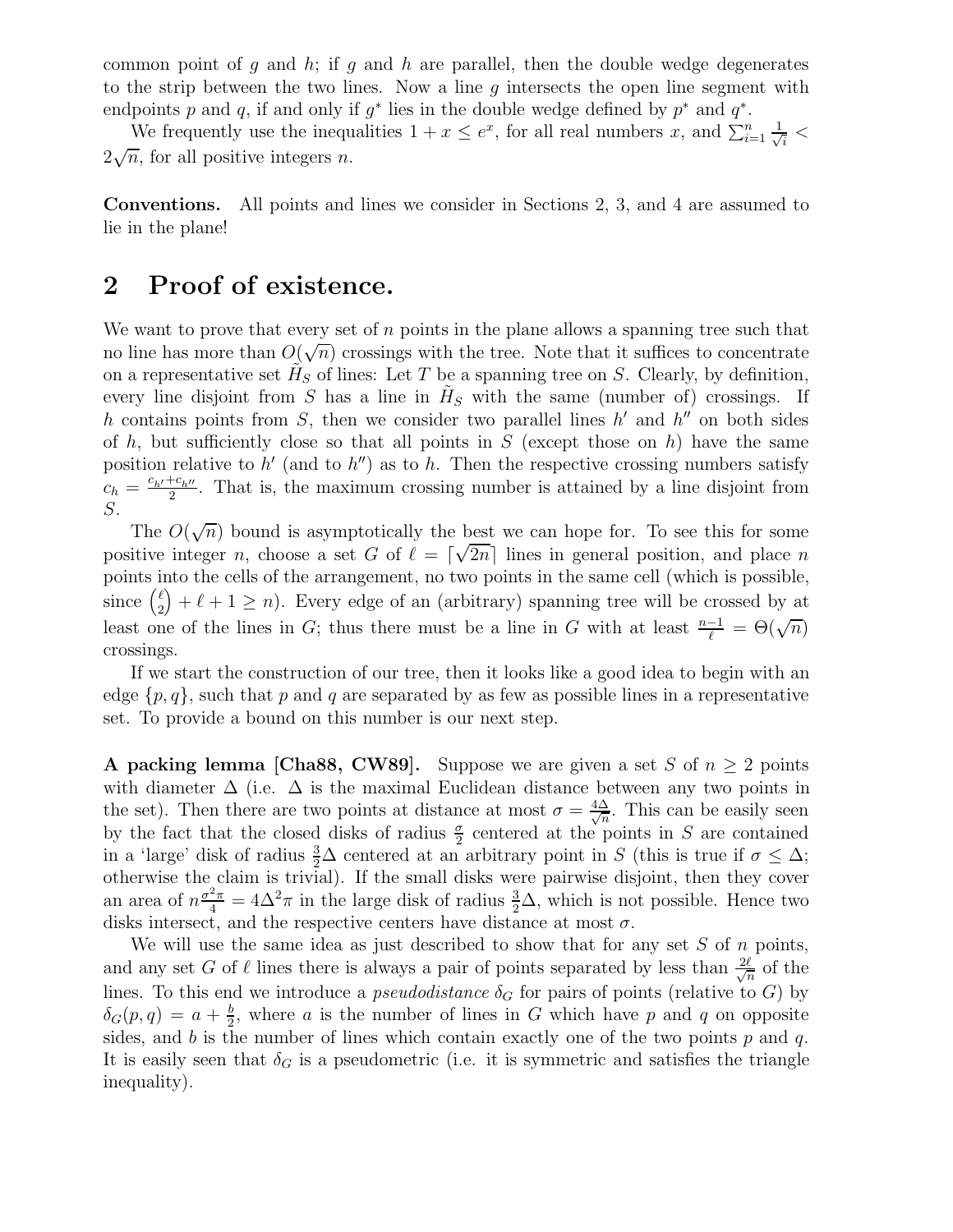For a point p and a real number  $\sigma$ , we let  $D_G(p, \sigma)$  denote the set of vertices v in the arrangement of G with  $\delta_G(p, v) \leq \sigma$ . The sets  $D_G(p, \sigma)$  will play the role of disks, and the cardinality of  $D_G(p, \sigma)$  will play the role of area in our proof, and so we need a lower bound on this quantity in terms of  $\sigma$ .

**Lemma 2.1** If G is a set of  $\ell$  lines in general position, and  $\sigma$  is an integer,  $0 \le \sigma \le \lceil \frac{\ell}{2} \rceil$ , then  $|D_G(p, \sigma)| \geq {\sigma+1 \choose 2}$ 2 ) for all points  $p$  disjoint from  $G$ .

*Proof.* Choose a line q through p which intersects the same number of lines in G on both sides of p. Such a line exists, since we can take a directed line h through p and rotate it, while observing the number of intersections on h preceding p. After rotating h by  $\pi$  this will be the number of intersections succeeding  $p$ ; so in between we must meet a situation as required for g (note that if  $\ell$  is odd, then g must be parallel to one of the lines in G).

Now consider the intersections  $q_1, q_2, \ldots, q_{\lvert \ell/2 \rvert}$  on g on one side of p, enumerated in such a way that  $\delta_G(p,q_i) = i - \frac{1}{2}$  (if g passes through a vertex, we may perturb g with p to make sure that all lines in  $\tilde{G}$  create distinct intersections). Let us first assume that  $\sigma \leq \lfloor \frac{\ell}{2} \rfloor$ . Then, for all  $i \leq \sigma$ ,  $q_i$  has at least  $\sigma - i + 1$  vertices on its line at distance at most  $\sigma - i + \frac{1}{2}$ ; all these vertices have distance at most  $\sigma$  from p (by the triangle inequality). If we collect vertices at distance at most  $\sigma$  in the same way on the other side of p, we obtain  $2(\sigma + \cdots + 2 + 1) = 2\binom{\sigma+1}{2}$ 2 ) such vertices, each of which may be counted at most twice. This gives the claimed bound for  $\sigma \leq \lfloor \frac{\ell}{2} \rfloor$ .

If  $\ell$  is odd, and  $\sigma = \lceil \frac{\ell}{2} \rceil$ , then the above procedure gives us a count of  $2(\sigma + \cdots + 2)$ only. Now we recall that there is a line  $h \in G$  parallel to g which contains at least two points at distance at most  $\lceil \frac{\ell}{2} \rceil$ ; take the two vertices incident to the infinite edges on h. In this way we have again counted  $2\binom{\sigma+1}{2}$ " vertices, each vertex at most twice. The lemma 2 is proved.  $\boxed{\blacksquare}$ 

The bound in Lemma 2.1 can be shown to be tight.

**Lemma 2.2** Let G be a set of  $\ell$  lines, and let S be a set of  $n \geq 2$  points. Then there are two distinct points p and q in S with  $\delta_G(p,q) \leq \frac{2\ell}{\sqrt{n}}$ .

*Proof.* Choose some positive integer k with the property that

$$
\left(\lfloor \frac{2k\ell}{\sqrt{n}} \rfloor + 1\right) \lfloor \frac{2k\ell}{\sqrt{n}} \rfloor > \frac{(2k\ell)^2}{n} \tag{1}
$$

Replace each line  $h$  in  $G$  by two buckets of  $k$  parallel copies each, such that the 'original' h lies between these two buckets, and the two buckets are sufficiently close to  $h$ , so that there are no points from S within a bucket, and between a bucket and its original. So the only points from  $S$  between the two buckets are those which lie on  $h$ . The resulting set  $G'$  has  $\ell' = 2k\ell$  lines, no point in S lies on a line in G' and for any pair  $\{p,q\}$  of points in S,  $\delta_{G'}(p,q)=2k\delta_G(p,q)$ . Then perturb the lines in G' to general position such that no line moves over a point in S; this does not change the pseudodistance  $\delta_{G'}$  between points in S.

For  $n \leq 4$  the assertion of the lemma is trivial; so we have to consider only the case  $n \geq 5$  and Lemma 2.1 applies to  $\sigma = \lfloor \frac{\ell'}{\sqrt{n}} \rfloor$ . We get

$$
\sum_{p\in S} |D_{G'}(p,\sigma)| \ge n \binom{\sigma+1}{2} > n \frac{\ell'^2}{2n} > \binom{\ell'}{2},
$$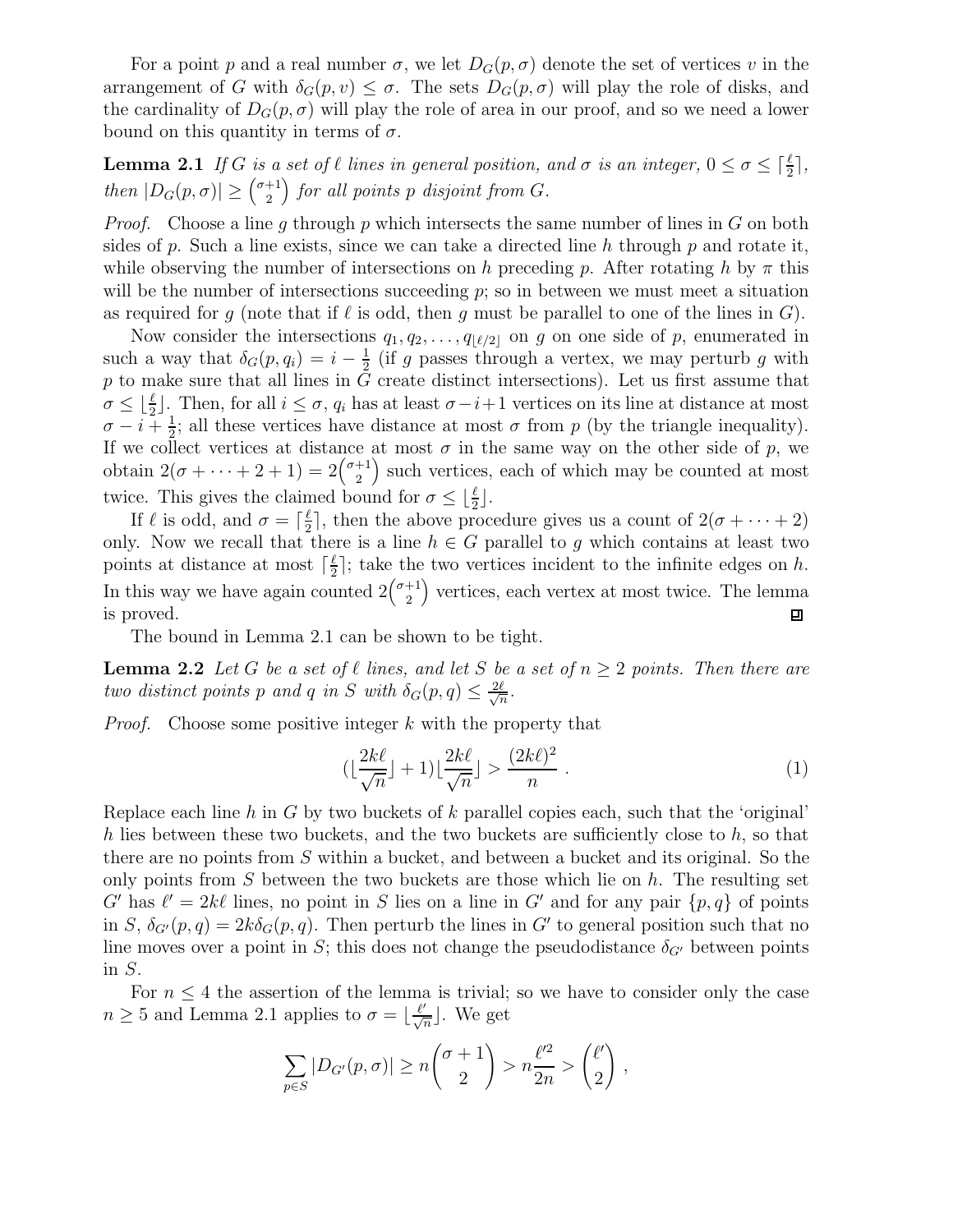(where property (1) proved to be useful). Since there are only  $\binom{\ell'}{2}$ 2 ) vertices, there must be two 'disks'  $D_{G'}(p, \sigma)$  and  $D_{G'}(q, \sigma)$ ,  $p, q \in S$ ,  $p \neq q$ , which overlap in a vertex; by the triangle inequality their centers p and q have pseudodistance  $\delta_{G'}(p,q)$  at most  $2\sigma$ . Hence,  $\delta_G(p,q) \leq \frac{1}{2k} 2 \lfloor \frac{\ell'}{\sqrt{n}} \rfloor \leq \frac{2\ell}{\sqrt{n}}$ , the bound claimed in the lemma.

We need to extend Lemma 2.2 to sets of lines  $G$  where every line  $h$  has a positive real weight  $w(h)$  associated. The pseudodistance  $\delta_G(p,q)$  is now defined as  $a + \frac{b}{2}$ , where a is the sum of weights associated with lines separating  $p$  and  $q$ , and  $b$  is the sum of weights associated with lines which contain exactly one of the two points  $p$  and  $q$ .

**Lemma 2.3** Let G be a finite set of weighted lines with overall weight  $\Delta$ , and let S be a set of  $n \geq 2$  points. Then there are two distinct points p and q in S with  $\delta_G(p,q) \leq \frac{2\Delta}{\sqrt{n}}$ .

*Proof.* Let k be some positive integer. Replace every line h in G by two buckets of  $\lceil k \cdot w(h) \rceil$  unweighted lines each, in the same way as described in the previous proof. If  $\ell$  is the number of lines in G, then we obtain a set G' of at most  $2k\Delta + 2\ell$  unweighted lines to which we can apply Lemma 2.2. It supplies us with two points  $p$  and  $q$  with  $\delta_{G'}(p,q) \leq \frac{4k\Delta + 4\ell}{\sqrt{n}},$  and so

$$
\delta_G(p,q) \le \frac{\delta_{G'}(p,q)}{2k} \le \frac{2\Delta}{\sqrt{n}} + \frac{2\ell}{k\sqrt{n}}.
$$

In other words, for every  $\epsilon > 0$  we find points p and q with  $\delta_G(p,q) \leq \frac{2\Delta}{\sqrt{n}} + \epsilon$ . Since there are only finitely many points, this implies the lemma. 回

Construction by iterative reweighting [Wel88, CW89]. Using Lemma 2.2 we can easily show that for n points S and  $\ell$  lines G the greedy algorithm (using  $\delta_G$  as weight function on edges) constructs a spanning tree on S with weight at most  $\sum_{i=2}^{n} \frac{2\ell}{\sqrt{i}} \leq 4\ell\sqrt{n}$ . That is, the average crossing number of a line in G is  $4\sqrt{n}$ . We will show that by a different construction we can guarantee this bound (up to a low order term) for all lines.

**Theorem 2.4** Every set S of n points has a spanning tree with crossing number at most  $4\sqrt{n} + O(n^{1/4}\sqrt{\log n}).$ 

*Proof.* Let  $G_0$  be a representative set of lines,  $\ell = |G_0| \leq {n \choose 2}$ 2 ), and let  $S_0 = S$ . We start the construction of the spanning tree by choosing two points  $p$  and  $q$  in  $S_0$  which are separated by the smallest number of lines in  $G_0$  (i.e. no more than  $\frac{2\ell}{\sqrt{n}}$ ). Next we put the edge  $\{p, q\}$  into the edge set of our tree and remove p from the point set which gives  $S_1 = S_0 - \{p\}.$ 

For the rest of the construction we need some means to ensure that no line gathers too many crossings. That is lines which have already many crossings with the edges constructed so far should cross a next edge less likely. We will achieve this by assigning weights to the lines. To be precise, a line which has c crossings so far will have multiplicity  $(1 + \mu)^c$  for  $\mu > 0$  a parameter to be chosen later.

Hence, we continue our construction by multiplying by  $1 + \mu$  the weight of all lines in  $G_0$  which separate p and q; this gives a new set  $G_1$  of weighted lines with overall weight  $\Delta_1 \leq \ell(1+\frac{2\mu}{\sqrt{n}})$ . Then we continue the construction with  $G_1$  and  $S_1$ : we choose two points  $p_1$  and  $q_1$  which are separated by lines of overall minimal weight, add edge  $\{p_1, q_1\}$  to the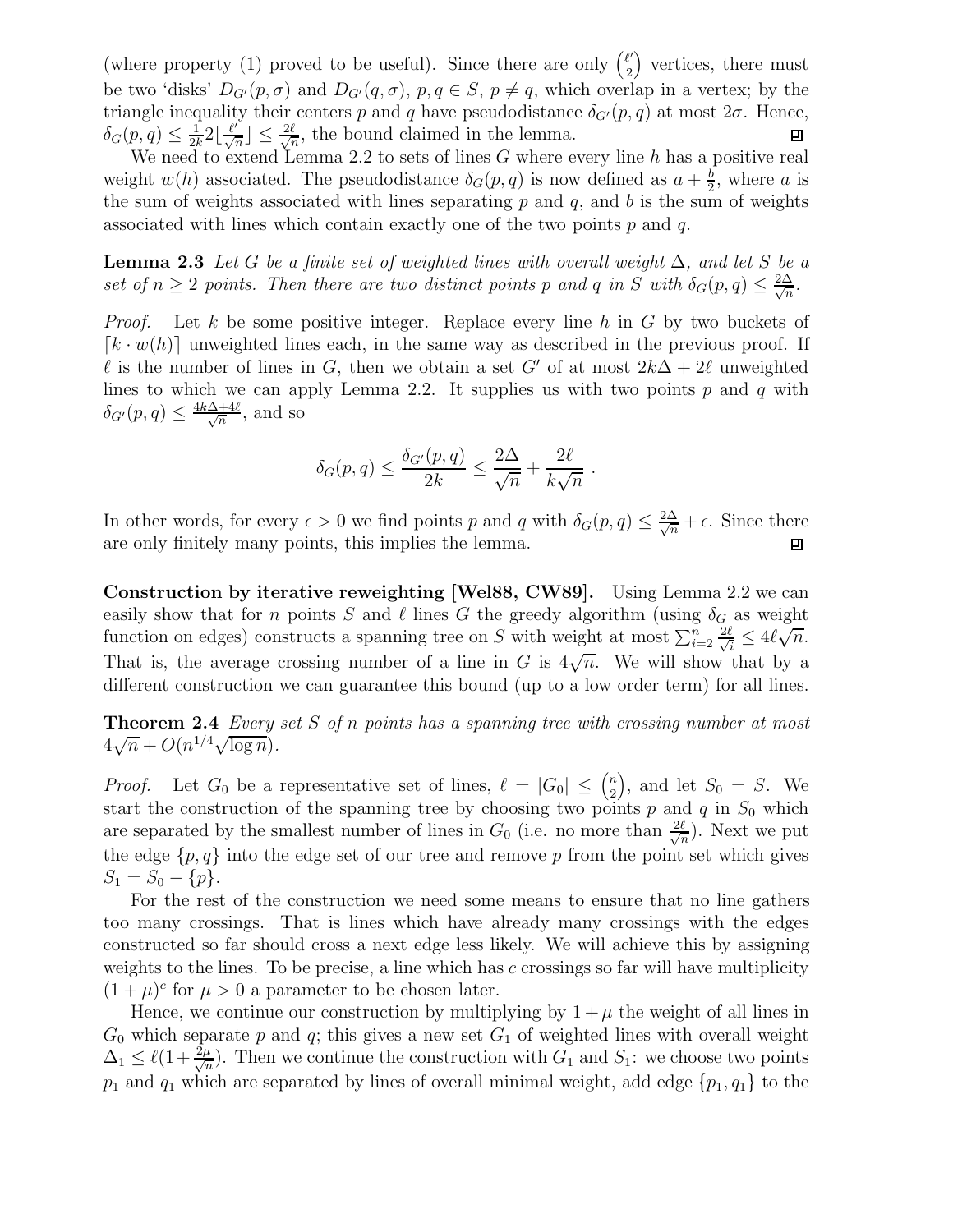edge set, remove  $p_1$ , and multiply the weights of separating lines by  $1 + \mu$ , and proceed as above.

After i steps we have a set  $G_i$  of weight

$$
\Delta_i \leq \Delta_{i-1} \left( 1 + \frac{2\mu}{\sqrt{n - (i-1)}} \right) \leq \ell \prod_{j=0}^{i-1} \left( 1 + \frac{2\mu}{\sqrt{n - j}} \right)
$$

and a set  $S_i$  of  $n-i$  points.

Step  $n-1$  completes the construction of a spanning tree for S. What is the crossing number of this tree? Let  $c_h$  denote the number of crossings of line h in the tree. Then h is represented with weight  $(1 + \mu)^{c_h}$  in  $G_{n-1}$ , that is

$$
\Delta_{n-1} = \sum_{h \in G_0} (1 + \mu)^{c_h} .
$$

However, we have also a bound of

$$
\Delta_{n-1} \le \ell \prod_{j=2}^n (1 + \frac{2\mu}{\sqrt{j}}) < \ell \, e^{\sum_{j=1}^n (2\mu/\sqrt{j})} \le e^{4\mu\sqrt{n} + 2\ln n}.
$$

Hence, we may conclude that

$$
c_h < \frac{1}{\ln(1+\mu)}(4\mu\sqrt{n} + 2\ln n)
$$
,

for all lines h which implies  $c_h < 4\sqrt{n} + O(n^{1/4}\sqrt{\log n})$  for the choice of  $\mu$  which minimizes this bound (see Appendix).  $\boxed{\blacksquare}$ 

The theorem and its proof provide us with a number of immediate consequences. A spanning path is *simple*, if only line segments corresponding to consecutive edges on the path intersect.

Corollary 2.5 Every set S of n points has a simple spanning path with crossing number at most  $4\sqrt{n} + O(n^{1/4}\sqrt{\log n})$ .

Proof. The asymptotic bounds follow directly from Theorem 2.4, if we double the edges in a spanning tree of crossing number  $c$ , and consider an Eulerian walk in this graph, which has crossing number 2c. We can now simply scan this walk and omit points which have occurred before. In this way the number of crossings with a line cannot increase. Let  $p_0, p_1, \ldots, p_{n-1}$  be the resulting spanning path with crossing number at most 2c. If two line segments  $\overline{p_{i-1}p_i}$  and  $\overline{p_{j-1}p_j}$ ,  $1 \leq i < j-1 \leq n-2$  intersect then we replace the edges  $\{p_{i-1}, p_i\}$  and  $\{p_{j-1}, p_j\}$  by new edges  $\{p_{i-1}, p_{j-1}\}$  and  $\{p_i, p_j\}$  to obtain the spanning path

$$
p_0, p_1, \ldots, p_{i-1}, p_{j-1}, p_{j-2}, \ldots, p_{i+1}, p_i, p_j, p_{j+1}, \ldots, p_{n-1}
$$
.

The crossing number of no line increases, and the *Euclidean* length decreases. Consequently, after a finite number of steps we have obtained a simple spanning path with crossing number at most 2c.

In order to achieve the claimed constant we have to look at the proof of the theorem once more. We proceed as for the construction of a tree, except that we are more careful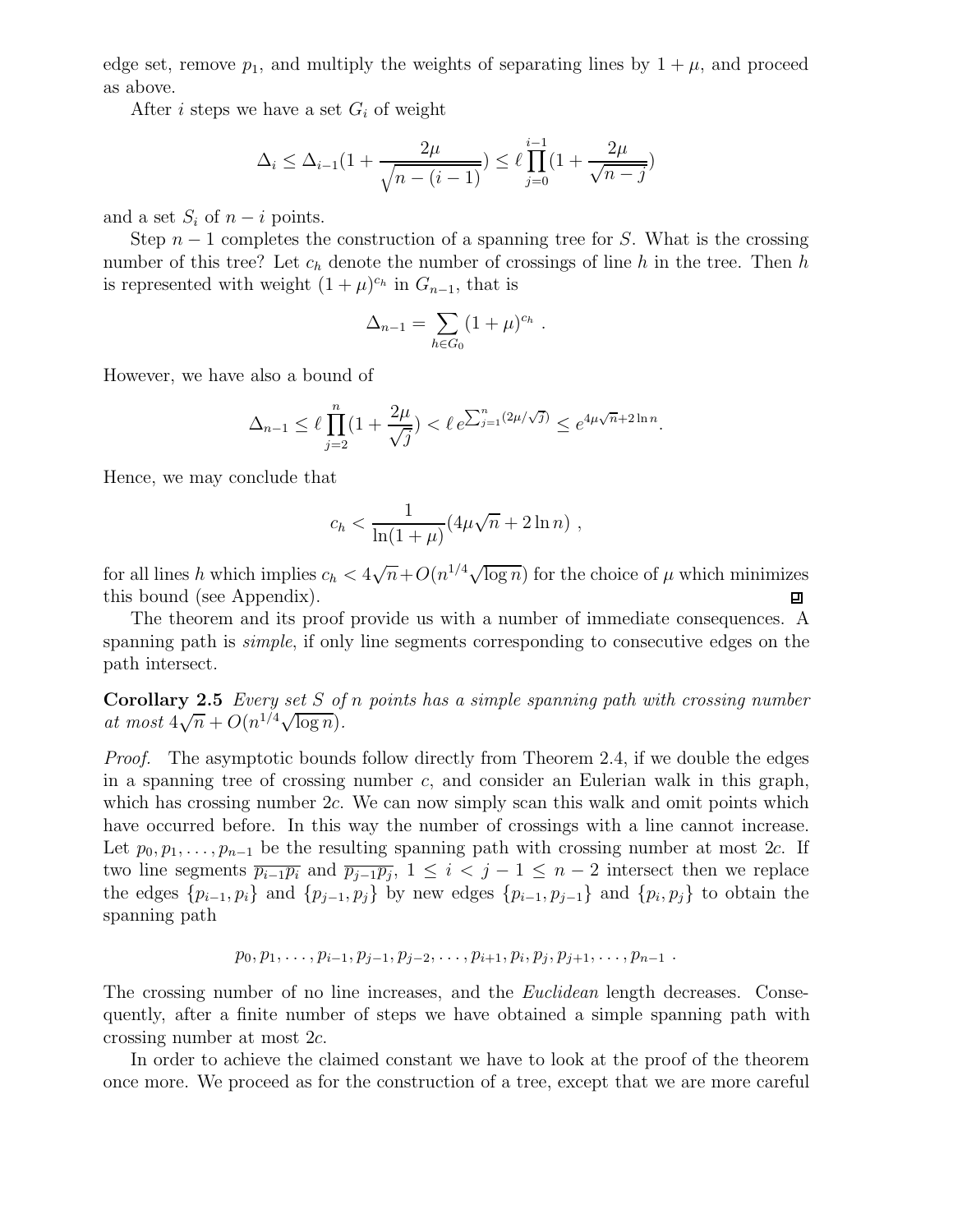about the points we put into the sets  $S_i$ . We keep as an invariant, that the edges constructed so far give a set of vertex disjoint paths on S (some of which are just isolated vertices), and we let  $S_i$  contain all isolated vertices, and exactly one point of degree one from each path. In the next step, we choose two points  $p$  and  $q$  of minimal pseudodistance (with respect to the current weighted set of lines) in  $S_i$ . The addition of edge  $\{p, q\}$  merges two connected components; we remove  $p$  and  $q$  from  $S_i$ , and add one of the two points of degree one in this component to the set, which gives us  $S_{i+1}$ . After the appropriate reweighting of the lines we continue the construction. The calculus of the analysis stays the same and gives the claimed bound. The constructed path can be converted into a simple one by the same procedure as described in the first paragraph of the proof. 口

Corollary 2.6 Every set S of n points has a matching of size k with crossing number at  $most \frac{4k}{\sqrt{n}} + O(\sqrt{k \ln n/\sqrt{n}})$ , for integers  $k, \frac{1}{2}\sqrt{n} \ln n \le k \le \frac{n}{2}$ , and with crossing number at most  $\frac{2e \ln n}{\ln(\sqrt{n} \ln n/(2k))}$ , for integers  $k \leq \frac{1}{2e} \sqrt{n} \ln n$ .

*Proof.* The construction of a matching works in the obvious way (referring to the notation in the proof of Theorem 2.4). We choose the edge of minimal pseudodistance, remove its two points from the current point set, and reweight the lines with new crossings. Now  $S_i$  has  $n-2i$  points. After k steps we have a matching of required size. Via the overall weight  $\Delta_k$  of  $G_k$  we get the following bound for the number of crossings of lines in  $G_0$ :

$$
\sum_{h \in G_0} (1 + \mu)^{c_h} = \Delta_k \le \ell \prod_{i=1}^k (1 + \frac{2\mu}{\sqrt{n - 2(i - 1)}}) < \ell e^{\sqrt{2}\mu \sum_{j=0}^{k-1} \frac{1}{\sqrt{n/2 - j}}} < \ell e^{\sqrt{2}\mu \sum_{j=0}^{k-1} \frac{1}{\sqrt{n/2 - j}}} < \ell e^{\sqrt{2}\mu 2(\sqrt{n/2} - \sqrt{n/2 - k})} = \ell e^{2\mu(\sqrt{n} - \sqrt{n - 2k})} < e^{4\mu k/\sqrt{n} + 2\ln n}.
$$

The last inequality uses that  $\sqrt{n} - \sqrt{n - x\sqrt{n}} \le x$  for all  $x, 0 \le x \le \sqrt{n}$ .

It follows that  $c_h \ln(1 + \mu) < \frac{4\mu k}{\sqrt{n}} + 2\ln n$ , and we obtain the bounds claimed in the corollary by the appropriate choice of  $\mu$  (see Appendix).  $\Box$ 

It is perhaps interesting to consider explicitly the bound for some values of  $k$ . For  $k = n^{1/2-\epsilon}$ , the lemma gives a bound of  $O(\frac{1}{\epsilon})$ ; for  $k = \sqrt{n}$ , we obtain  $O(\frac{\log n}{\log \log n})$ ; for  $k = \sqrt{n} \ln n$ , the crossing number does not exceed  $O(\log n)$ . The bounds for  $k = \Omega(\sqrt{n} \log n)$  $\sqrt{n}\ln n$ , the crossing number does not exceed  $O(\log n)$ . The bounds for  $k = \Omega(\sqrt{n}\log n)$ are asymptotically tight. It remains open whether there is always a matching of size  $\sqrt{n}$ with constant crossing number.

The constant. We have not presented the best possible constant. Nevertheless, we briefly indicate the best bounds known to the author. Let us first observe that a lower bound of  $\sqrt{n} - 1$  for spanning trees can be obtained by a slight refinement of the lower bound construction in the beginning of the section. For a positive integer  $n$  choose a set G of  $\ell = 2\lceil \sqrt{n} \rceil$  lines in general position. Then we assign colors to the cells such that no two adjacent cells (i.e. cells which share a common edge) have the same color. (Choose a fixed point *o* in one of the cells and color a cell red if for a point *p* in this cell  $\delta_G(o, p)$  is odd, and color the cell blue otherwise.) We place  $n$  points in the cells of the larger color class – no two points in the same cell (which is possible since  $\frac{1}{2}(\binom{\ell}{2})$ 2  $+\ell+1 \geq n$ . Any two of these points are separated by at least 2 lines. Hence, the overall number of crossings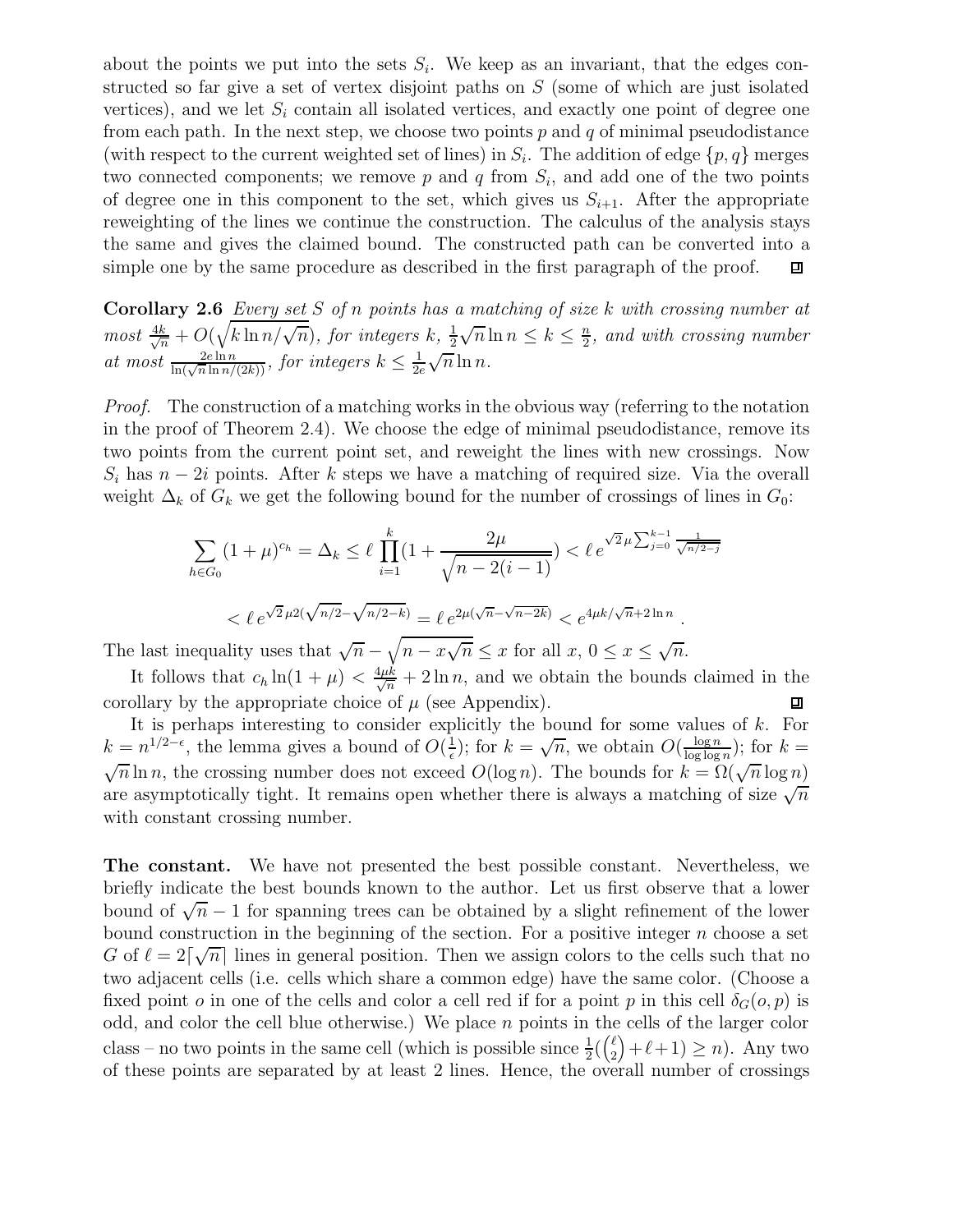between the set of  $\ell$  lines and any spanning tree is at least  $2(n-1)$ ; hence, there is always a line with at least  $\frac{2(n-1)}{\ell} \geq \sqrt{n-1}$  crossings.

Although the bound in Lemma 2.1 is tight, the bound can be improved to  $|D_G(p, \sigma)| \ge$  $3\binom{\sigma+1}{2}$ 2 ), if p has pseudodistance at least  $\sigma$  to every point in an infinite cell, and if  $\sigma \leq \frac{\ell}{3}$ ; this follows from a result on  $k$ -sets proved in [EHSS89]. With this bound we can improve the estimates in Lemmas 2.2 and 2.3 to  $\frac{2\ell}{\sqrt{3n}}$  and  $\frac{2\Delta}{\sqrt{3n}}$  (up to low order terms). The bound in Theorem 2.4 improves to  $\left(\frac{4}{\sqrt{3}}+o(1)\right)\sqrt{n}$ . So the optimal constant lies in the range between 1 and 2.31.

# 3 Applications.

We present three applications of spanning trees, paths, or matchings with low crossing numbers. The first is algorithmic, while the second and third are primarily of combinatorial interest. Nevertheless, the proofs reveal also algorithms for computing the structures whose existence we have proven.

Counting points in halfplanes [CW89]. Suppose we want to count the points below a nonvertical line from a given point set  $S$ , and we have to answer many such queries. Thus it pays off to prepare the points in a data structure.

The structure we use is a simple spanning path  $p_1, p_2, \ldots, p_n$  of S with low crossing number c. The edges on the path are enumerated so that edge  $\{p_i, p_{i+1}\}\$ gets number i. For a nonvertical line h disjoint from S, let  $I^+$  the set of indices of edges  $\{p_i, p_{i+1}\}\$ with  $p_i$  below h and  $p_{i+1}$  above h, and let  $I^-$  be the set of indices of edges  $\{p_i, p_{i+1}\}\$ with  $p_i$  above h and  $p_{i+1}$  below h. Then the number of points in S below h is given by  $\sum_{i\in I^+} i - \sum_{i\in I^-} i$ , if  $p_n$  lies above  $h$ , and  $n + \sum_{i\in I^+} i - \sum_{i\in I^-} i$ , if  $p_n$  lies below  $h$ . Thus, if we can determine the  $c_h$  crossings of line h with the path, then the number of points below h can be computed with  $c_h$  additions and subtractions. Here we can invoke a result from [CG89], which states that the edges of a simple path can be stored with  $O(n)$  space, such that the first edge hit by a ray can be computed in  $O(\log n)$  time. Clearly, this structure can be used to compute the intersections of a line with a path in  $O(k \log n)$  time, where k is the number of intersections.

**Theorem 3.1** Every set S of n points can be stored in  $O(n)$  space, such that the number of points in S below any query line can be computed in  $O(\sqrt{n}\log n)$  time. 回

The structure can readily be used also for counting points in triangles within the same asymptotic time bounds.

Colorings with low discrepancy [MWW91]. We want to color a set of  $n$  points in the plane by red and blue, such that every halfplane contains roughly the same number of red and blue points. How well can we achieve that goal? This type of questions are investigated in the field of discrepancy ([Spe87], [BC87]).

For technical reasons we switch to colors  $-1$  and  $+1$ . A coloring of a point set S is a mapping  $\chi : S \to \{-1, +1\}$ . The discrepancy of  $\chi$  is defined as  $\max_{h^*} |\chi(S \cap h^*)|$ , where  $\chi(A) = \sum_{p \in A} \chi(p)$ , and the maximum is taken over all halfplanes  $h^*$ .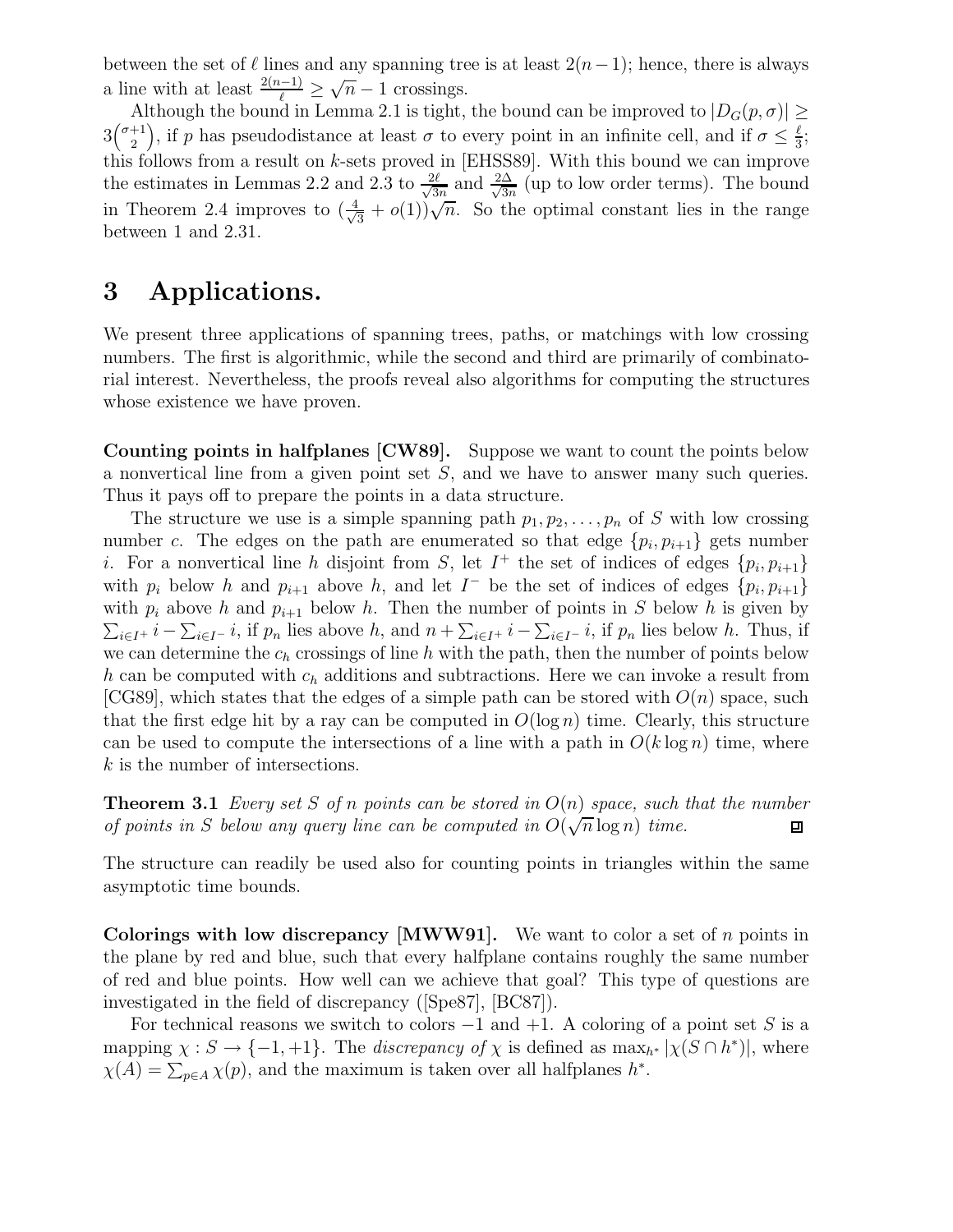**Theorem 3.2** For every set S of n points there is a coloring  $\chi$  with discrepancy at most  $2\sqrt{2} n^{1/4} \sqrt{\ln n} + O(\log n).$ 

*Proof.* Assume that n is even (if not, we may ignore one point temporarily; the discrepancy grows at most by one by adding it back with an arbitrary color). Let  $M$  be a perfect matching on S with crossing number c. We consider the set C of all colorings  $\chi$ with  $\chi(p) + \chi(q) = 0$  for all  $\{p, q\} \in M$ . Note that every element of C has discrepancy at most c. We show that there is a better coloring in  $\mathcal C$  by considering colorings randomly chosen from C. We need the well-known Chernoff bound (see e.g.  $\text{[Spe87]}, \text{[HR90]})$  in the following form: If X is the sum of k independent random  $\{-1, +1\}$  variables — each variable attains  $-1$  and  $+1$  with equal probability —, then Prob( $|X| > \lambda \sqrt{k}$ ) <  $2e^{-\lambda^2/2}$ .

Let h be a nonvertical line disjoint from S with  $c_h$  crossings in M, and let  $h^-$  be the halfplane below h. Set

 $B_h = \{p \in S | p \in h^- \text{ and } h \text{ crosses the edge in } M \text{ containing } p\}.$ 

Then  $|B_h| = |c_h|$ ,  $\chi(S \cap h^-) = \chi(B_h)$ , and for a random  $\chi$  in  $\mathcal{C}$ ,

$$
Prob(|\chi(B_h)| > \lambda \sqrt{c_h}) < 2e^{-\lambda^2/2}.
$$
 (2)

If  $\lambda = 2\sqrt{\ln n}$  then the bound in (2) becomes  $2n^{-2}$ . Let  $\tilde{H}_S$  be a representative set of lines with  $|\tilde{H}_S| \leq {n \choose 2}$ 2 ) <  $n^2/2$ . Thus there is a coloring  $\chi_0$  in C with  $\chi_0(S \cap h^-)$  ≤  $2\sqrt{c_h \ln n} \leq 2\sqrt{c \ln n}$  for all h in  $\tilde{H}_S$ ; this coloring  $\chi_0$  is good for all (open or closed) halfplanes below lines. We have  $|\chi(A)| = |\chi(S - A)|$  for all  $\chi \in C$  and all  $A \subseteq S$ , which takes care of halfplanes above lines. The lemma follows, since there is a perfect matching with  $c = 2\sqrt{n} + O(n^{1/4}\sqrt{\log n})$ , see Corollary 2.6.

[Bec91] proves a lower bound of  $\Omega(n^{1/4-\epsilon})$ , for any  $\epsilon > 0$ , for the discrepancy of colorings for halfplanes.

Mutually avoiding segments [Pac91]. Two closed line segments are called *avoiding*, if the lines supporting the segments intersect outside both segments. The following result was first proved in [AEG<sup>+91]</sup>; the simple proof below was presented in [Pac91].

**Theorem 3.3** Every set S of n points in general position allows  $\frac{1}{8}\sqrt{n} - O(n^{1/4}\sqrt{\log n})$ mutually avoiding line segments with endpoints in S.

*Proof.* Let  $p_0, p_1, \ldots, p_{n-1}$  be a spanning path with crossing number  $c - 1$ . For convenience add also the edge  $\{p_{n-1}, p_0\}$  to obtain a spanning cycle with crossing number c. We show that among the n edges on this path there are  $\lceil \frac{n}{2c+1} \rceil$  edges which define mutually avoiding line segments. To this end consider the graph which has the set  $L$  of line segments  $\overline{p_{i-1}p_i}$ ,  $i = 1, 2, ..., n-1$ , and  $\overline{p_{n-1}p_0}$ , as vertices. Two vertices are adjacent, if their corresponding line segments are not avoiding. A line containing a line segments s in L intersects at most c of the line segments in  $L - \{s\}$  (it's at most c including the adjacent segments on the cycle!). Consequently, our graph has at most cn edges. A graph with *n* vertices and *cn* edges has an independent set (i.e. a set of vertices where no two are adjacent) of cardinality  $\lceil \frac{n}{2c+1} \rceil$  (the existence of a  $\lceil \frac{n^2}{2m+n} \rceil$  size independent set in a graph with *n* vertices and *m* edges follows from Turan's theorem, cf. [Bol78]). But an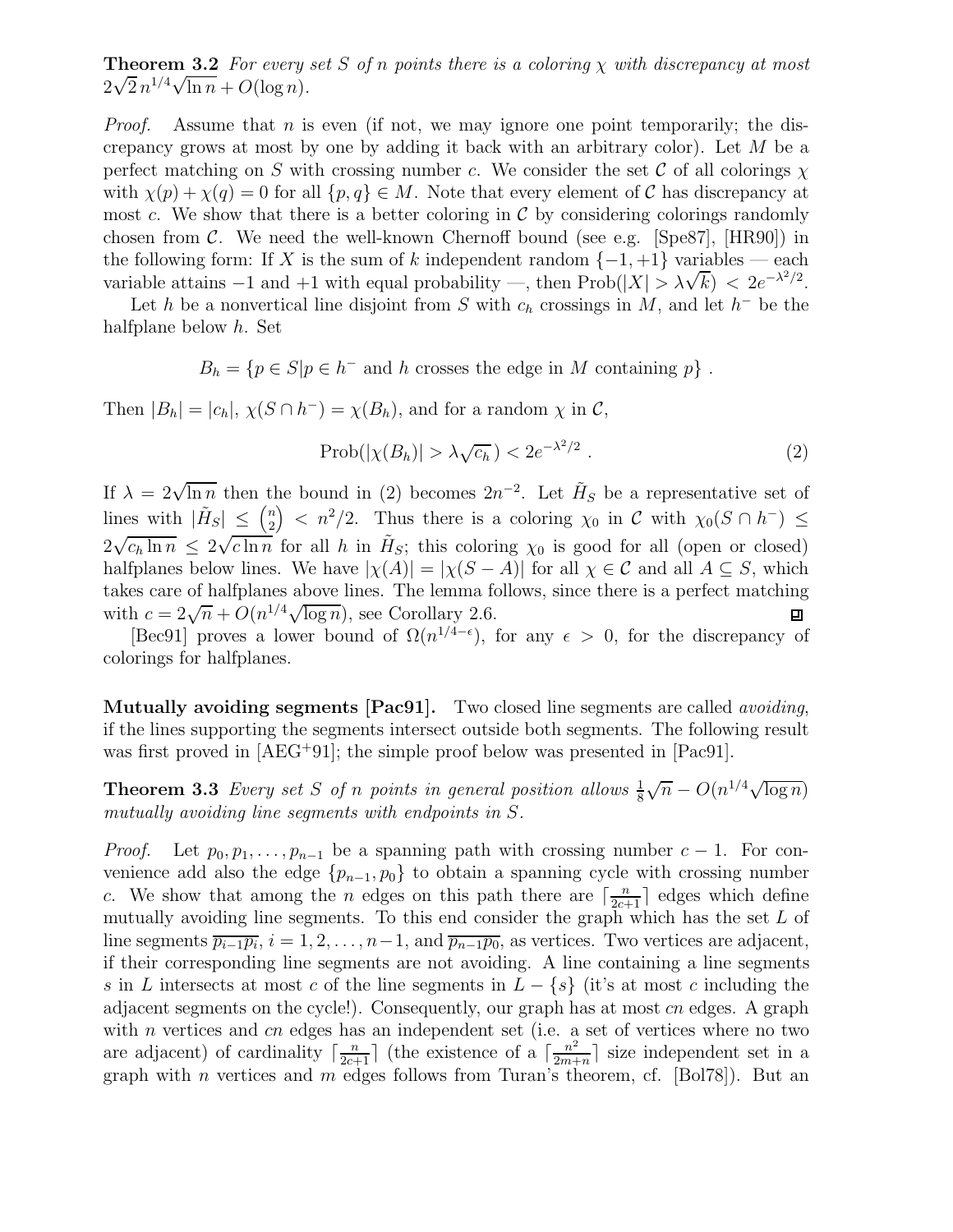independent set in this graph corresponds to a set of mutually avoiding line segments; the theorem follows due to the bounds on c previously derived.

It is not known whether there are point sets which do not allow a linear number of mutually avoiding line segments.

# 4 Construction.

The proof of existence of spanning trees with low crossing numbers in Theorem 2.4 describes an algorithm which can be implemented in polynomial time. A number of more efficient algorithms can be found in the literature [EGH<sup>+</sup>89, Aga91, Mat91d, Mat90, AS91]. We will present some of the basic ingredients of these algorithms, which will lead us to a randomized algorithm which computes in expected  $O(n\sqrt{n \log n})$  time a spanning tree whose crossing number does not exceed  $O(\sqrt{n \log n})$  with high probability.

The first step in making an algorithm more efficient is to reduce the number of lines which have to be considered in a construction.

**Test sets.** Given a set S of n points and two nonvertical lines g and h, we define  $\delta_S^*(g, h) = a + \frac{b}{2}$ , where a is the number of points from S in the double wedge defined by g and h, and b is the number of points from  $S$  which lie on exactly one of the lines g and h. Similar to  $\delta$  on points,  $\delta^*$  is a pseudometric on lines. In fact, if we denote by  $S^*$  the lines dual to the points in S, then  $\delta_S^*(g, h) = \delta_{S^*}(g^*, h^*)$ .

For a real number  $\sigma$ , we call a set H of lines a  $\sigma$ -test set for S, if for every line g disjoint from S, there is a line  $h \in H$  with  $\delta_S^*(g, h) \leq \sigma$ .

**Lemma 4.1** Let S be a set of n points and let H be a  $\sigma$ -test set for S. If the maximal crossing number of a line in  $H$  in a spanning path on  $S$  is  $C$ , then the crossing number of this path (for all lines) is at most  $C + 2\sigma$ .

*Proof.* For any two lines g and h, observe that if g crosses an edge which is not crossed by h, then one of the two endpoints of this edge has to lie in the double wedge of q and h, or on g. Since every point is incident to at most two edges on a path, we easily get that the respective crossing numbers  $c_g$  and  $c_h$  satisfy  $|c_g - c_h| \leq 2\delta_S^*(g, h)$ . The lemma is an immediate consequence of this fact.  $\Box$ 

**Lemma 4.2** Let S be a set of n points and let  $\sigma$  be an integer with  $0 \le \sigma \le n$ . (i) There exists a  $\sigma$ -test set of at most  $4(\frac{n}{\sigma})^2$  lines. (ii) If S is in general position, then, for every positive real  $\lambda$ , a set of lines obtained by connecting at least  $(2 + \lambda)(\frac{n}{\sigma})^2 \ln n$  random pairs of points in S is a  $\sigma$ -test set with probability at least  $1-n^{-\lambda}$ .

Proof. We prefer to dualize the scenario. In the dual environment statement (i) claims that for a set  $G = S^*$  of  $\ell (= n)$  lines, there exists a set Q of  $4(\frac{\ell}{\sigma})^2$  points, such that every point p disjoint from G has a point  $q \in Q$  with  $\delta_G(p,q) \leq \sigma$ . Choose Q as a maximal set of points, where any two points have pseudodistance  $\delta_G$  greater than  $\sigma$ . Lemma 2.2 implies that Q contains at most  $(\frac{2\ell}{\sigma})^2$  points, and the maximality of Q guarantees the desired property.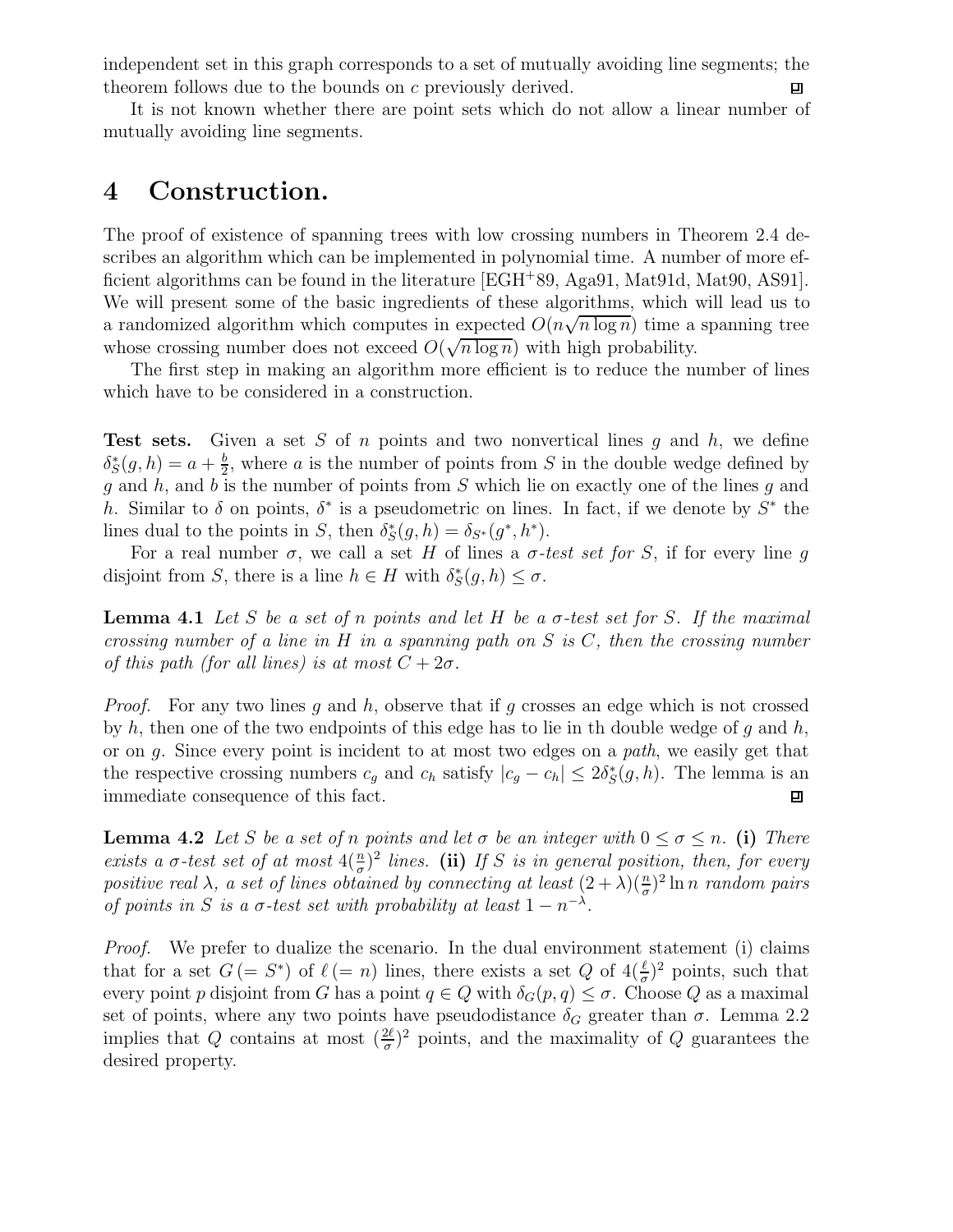For a proof of (ii), we have to consider a set R of r random vertices in  $\mathcal{A}(G)$ , G a set of  $\ell$  lines in general position. For any point p disjoint from  $G$ , a random vertex has pseudodistance at most  $\sigma$  from p with probability  $|D_G(p, \sigma)|/(\frac{\ell}{2})$ 2  $\left( \frac{\sigma}{\ell} \right)^2$  (use Lemma 2.1). Hence, the probability that all points in R have pseudodistance more than  $\sigma$  from p is less than

$$
\left(1 - \left(\frac{\sigma}{\ell}\right)^2\right)^r \le e^{-r\sigma^2/\ell^2} \tag{3}
$$

For  $r \ge (2 + \lambda)(\frac{\ell}{\sigma})^2 \ln \ell$ , the expression in (3) is bounded by  $\ell^{-2-\lambda}$ . Let P be a set of  $m = \begin{pmatrix} \ell \\ 2 \end{pmatrix}$  $+ \ell + 1$  points, one in each cell of  $\mathcal{A}(G)$ . Then with probability at most  $m\ell^{-2-\lambda} \leq \ell^{-\lambda}$  there is a point in P which has pseudodistance more than  $\sigma$  from all points in R (for  $\ell \geq 2$ ,  $m \leq \ell^2$ ). Since every point disjoint from G has a point in P at pseudodistance 0, the lemma is proved. 回

**The algorithm.** Let G be a set of lines, and let p be a point. For a nonvertical line h (not necessarily in G), we say that h sees p (and p sees h) in  $\mathcal{A}(G)$ , if p lies on or above h, and the closed vertical segment connecting h and p is disjoint from all lines in  $G - \{h\}$ ; (if p lies on h, then p sees h if and only if p lies on no line in  $G - \{h\}$ ). Thus a point p which lies on a single line q in G sees q and no other line, and if p is contained in two or more lines in  $G$ , then p sees no line at all. Every point p sees at most one of the lines in G.

The algorithm proceeds now as follows. We assume that the set  $S$  of  $n$  points is in general position, and that  $n \geq 2$ . First we take a random sample T of n lines connecting points in S; this will be a  $\sigma$ -test set, for  $\sigma \leq 2\sqrt{n \ln n}$ , with probability  $1 - n^{-2}$ . Then we construct a set  $F \subseteq T$  of  $\tau \leq \sqrt{n \ln n}$  lines such that no line in  $T - F$  sees more than  $\kappa \leq 2e\sqrt{n \ln n}$  points from S in  $\mathcal{A}(F)$  (the construction of F will be described below). We add to F a horizontal line  $h_0$ , which lies below all points in S. Each point p in S is projected vertically on a line from  $F$  directly below (or through)  $p$ ; this gives a set  $S'$  of *n* projections. For  $g \in F$ , let  $S'_{g}$  be the points in S' which lie on g; if a point in S' lies on several lines in  $F$ , then we put it only in one set  $S'_{g}$ .

We add two extra vertical lines  $h^-$  and  $h^+$  which lie to the left (right, respectively) of all points in S. On every line g connect all points in  $S'_{g}$  by a path along g, starting at the intersection of g with  $h^-$  and ending at the intersection of g with  $h^+$ . Connect these paths via edges on  $h^-$  and  $h^+$  so that no line intersects more than two of these extra edges. Note that the resulting spanning path P' has crossing number  $3 + \tau$  at most ('3') accounts for crossings on  $h_0$ ,  $h^-$ , and  $h^+$ ). Now we consider the vertical edges connecting the points in  $S - S'$  to their projections in  $S'$ . A line  $g \in T - F$  crosses such a vertical edge only if it sees the upper endpoint in  $\mathcal{A}(F)$ , or it contains the lower endpoint.

For a line  $g \in T$ , consider a line g' parallel to and below g, but sufficiently close so that no point in  $(S' \cup S) - g$  changes its relative position to g' (compared to g). For all lines  $g \in T$ , g' crosses at most  $3 + \tau$  edges in P'. If  $g \in F$ , then g' crosses no vertical edge, and if  $g \in T - F$ , then g crosses at most  $\kappa$  vertical edges.

In order to obtain a path on S we walk along  $P'$  with excursions along vertical edges, and we enumerate the points in S as we meet them on this walk. For any line  $q \in T$ , the primed version g' crosses at most  $3 + \tau + 2\kappa$  edges, and since  $\delta_S^*(g, g') \leq 1$  (recall that we assume S to be in general position), no line in T has crossing number exceeding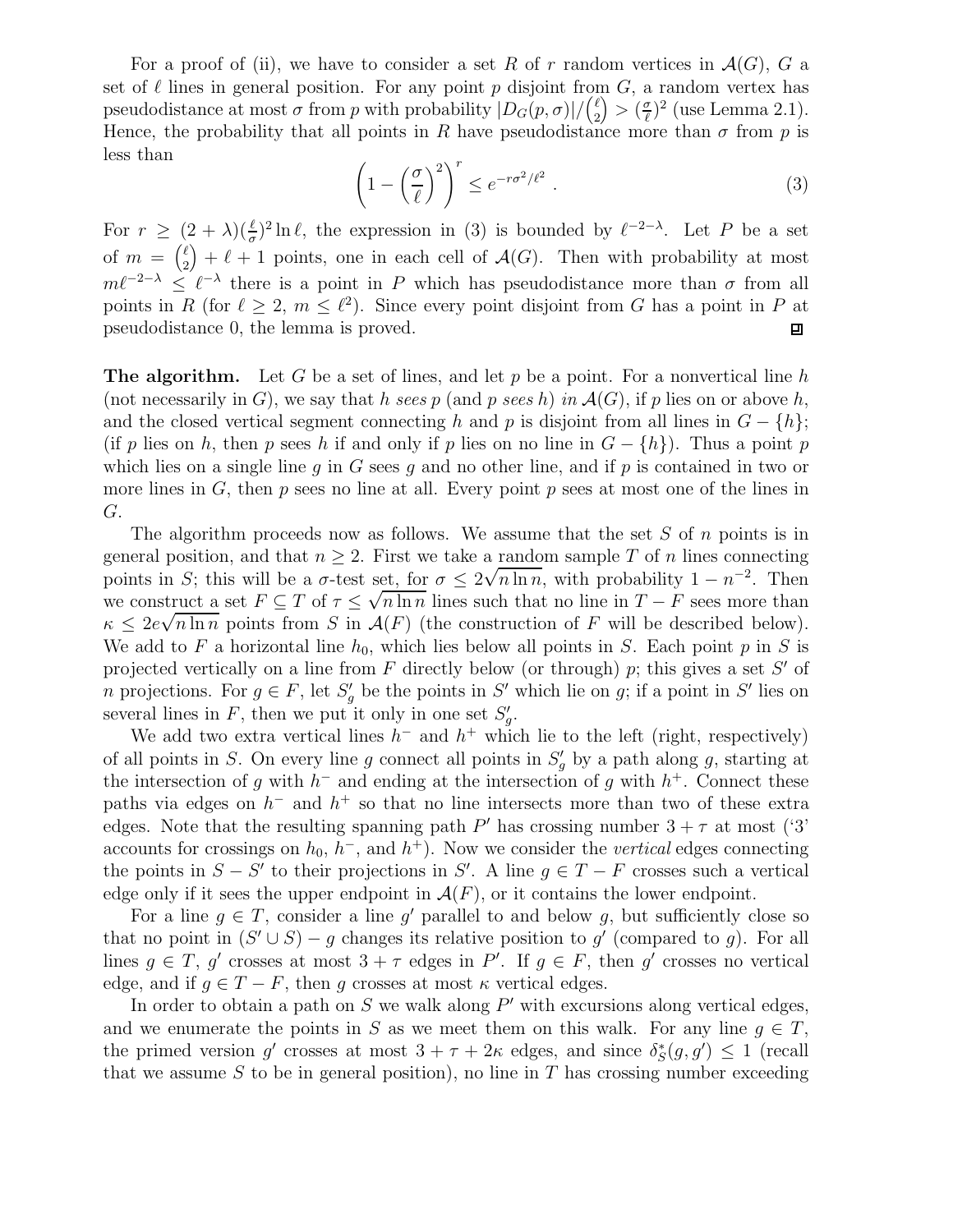$5 + \tau + 2\kappa$ . Consequently, the crossing number of the path is at most  $5 + \tau + 2\kappa + 2\sigma$  (by Lemma 4.1), which is at most  $5 + (5+4e)\sqrt{n \ln n} = O(\sqrt{n \log n})$  with probability  $1-n^{-2}$ .

It remains to show how a set  $F$  obscuring many visibilities is constructed.

#### Obscuring sets.

**Lemma 4.3** Let S be a set of n points, and let  $G$  be a finite set of lines. For a random set R of r lines in G, and for a random line g in  $G - R$ , the expected number of points in S seen by g in  $\mathcal{A}(R)$  is at most  $\frac{n}{r+1}$ .

*Proof.* We employ backwards analysis, cf. [Sei91]. Observe that g sees a point p in  $\mathcal{A}(R)$ if and only if q sees p in  $\mathcal{A}(R \cup \{q\})$ . Thus the quantity we are interested in is the same as the expected number of points from S seen by a random line  $g \in R'$  in  $\mathcal{A}(R')$ , with R' a random set of  $r + 1$  lines in G. Since every point in S sees at most one line in R', this number is bounded by  $\frac{n}{r+1}$ .  $\Box$ 

We will use the lemma to make the following conclusion: If we choose  $r$  lines  $R$  at random, then with probability at least  $\frac{1}{2}$  the expected number of points seen by a line in  $G - R$  is at most  $\frac{2n}{r+1}$ ; in this case at most  $\frac{|G-R|}{e}$  lines see more than  $\frac{2en}{r+1}$  points (we use Markov's inequality twice).

We start the construction of F by choosing a random sample  $R_0$  of  $r = \lfloor \sqrt{\frac{n}{\ln n}} \rfloor$  lines in  $H_0 = T$ . We determine the set  $H_1 \subseteq H_0 - R_0$  of lines which see more than  $\frac{2e n}{r+1} \leq 2e \sqrt{n \ln n}$ points from S in  $\mathcal{A}(R_0)$ . If  $|H_1| > |H_0|/e$  — which happens with probability less than  $\frac{1}{2}$  —, then we choose a new sample  $R_0$  from  $H_0$  until  $|H_1| \leq |H_0|/e$  holds. In the same way we produce a set  $R_1$  of r lines in  $H_1$ , such that the set  $H_2 \subseteq H_1 - R_1$  of lines which see more than  $\frac{2en}{r+1}$  points in  $\mathcal{A}(R_1)$  satisfies  $|H_2| \leq |H_1|/e$ . If we continue like this, we have exhausted all lines in T after at most  $\lceil \ln \frac{|T|}{r} + 1 \rceil \leq \ln n$  steps (at least for n large enough), and the expected number of samples we took is at most twice this number. The union F of all  $R_i$ 's constitutes a set of at most  $r \ln n \leq \sqrt{n \ln n}$  lines, and no line in  $T - F$ sees more than  $2e\sqrt{n \ln n}$  points in  $\mathcal{A}(F)$ . (The constants can be decreased at the cost of a larger constant in the running time.)

If we are interested in the existence of  $F$  only, then we may choose '2' as 1.

**Lemma 4.4** Let S be a set of n points and let G be a set of  $\ell$  lines. For every positive integer  $r \leq \min\{n, \ell\}$ , there is a set F of  $r\lceil \ln \frac{\ell}{r} + 1 \rceil$  lines in G, such that no line in  $G-F$ sees more than  $\frac{en}{r+1}$  points of S in  $\mathcal{A}(F)$ .

**Time complexity.** What is the time complexity of the construction of  $F$ ? When we choose a random sample R of r lines then we construct the arrangement  $\mathcal{A}(R)$  in  $O(r^2)$ time, cf. [Ede87]. Then, for every point in  $S$ , we determine the cell the point is contained in: We simply determine the line in R directly below a point  $p$  by looking at all lines (in  $O(nr)$  time for all points). Then, for each line  $g \in R$ , we look at the points which have this line below and determine the respective edges of the arrangement directly below these points (this works again in  $O(nr)$ , if every point checks all edges on 'its' line). As we have located all points in their cells, we provide a list of points in each cell sorted by x-coordinate. Now we want to compute the number of points seen by a line  $h \notin R$ . We determine the cells intersected by h by threading the line through the arrangement in  $O(r)$ ,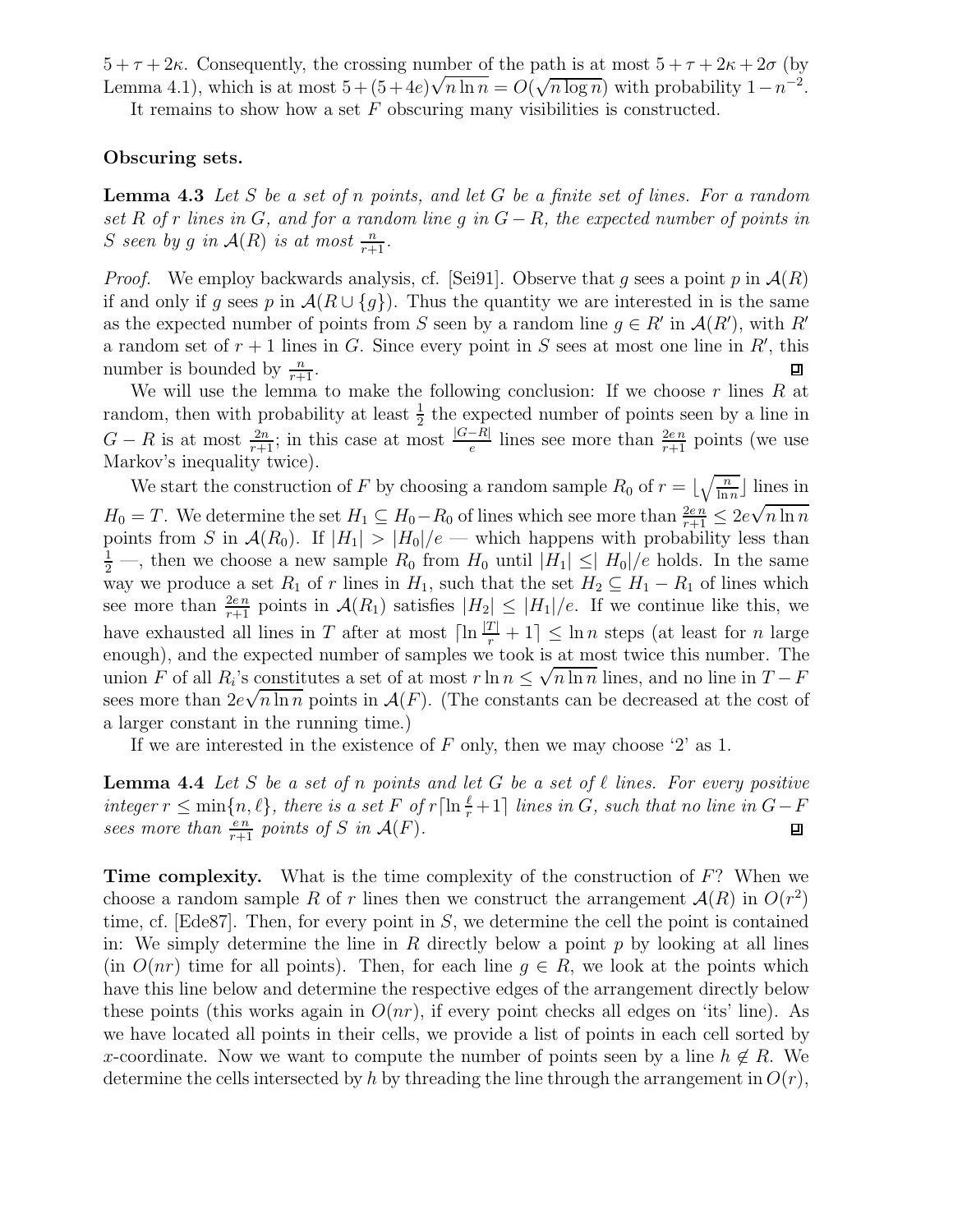cf. [Ede87]. In each cell visited, we take the x-coordinates of the first and last point of h in the closure of this cell.  $h$  can see only points in this cell which have their x-coordinates in this range. In the sorted lists we can determine these points in  $O(\log n + k')$ , k' the number of points in this range. Similar to the proof of Lemma 4.3, we can show that the expected sum of all k' over all cells intersected by h is at most  $\frac{2n}{r+1}$ . So the expected time spent for a line h is  $O(r \log n + \frac{n}{r+1})$ . Altogether, if  $\ell$  lines have to be checked, we spend time  $O(nr+\ell(r\log n+\frac{n}{r+1}))=O(n\sqrt{\frac{n}{\log n}}+\ell(\sqrt{n\log n}))$ . The expected number of times we have to handle such a set R is  $O(\log n)$ , and the number of lines to be checked decreases geometrically. Hence, the overall expected time for constructing F is  $O(n\sqrt{n \log n})$ . The spanning path can easily be obtained from the arrangement  $\mathcal{A}(F)$  within this time bound.

**Theorem 4.5** There is a randomized algorithm which computes for any set of n points in general position a spanning path in expected  $O(n\sqrt{n \log n})$  time, such that the crossing number does not exceed  $O(\sqrt{n \log n})$  with probability  $1 - n^{-2}$ .  $\Box$ 

With some more sophistication, the algorithm can be tuned to have close to linear running time (see [Mat91d] for some of the ideas required). Test sets are used in most efficient constructions of spanning trees with low crossing numbers [Mat91d, Mat90, Aga91]. Efficient (deterministic) constructions of test sets are described in [Mat91b]. The idea of repeated sampling on 'bad' lines for the construction of obscuring sets is taken from [CSW90].

A deterministic  $O(n\sqrt{n}\log^2 n)$  algorithm which gives a spanning tree with  $O(\sqrt{n})$ crossing number is described in [Mat90]. [AS91] can produce a tree with crossing number  $O(n^{1/2+\epsilon})$  in time  $O(n^{1+\epsilon})$  for any  $\epsilon > 0$ , and they describe how such a tree can be maintained under a sequence of insertions and deletions. So-called simplicial partitions ([Mat91b], see Section 5) can be used to obtain a spanning tree with crossing number  $O(\sqrt{n})$  in time  $O(n^{1+\epsilon})$  for any  $\epsilon > 0$  (where the constant in the crossing number depends on  $\epsilon$ ), [Mat91a].

## 5 Discussion.

The result on spanning trees generalizes to higher dimensions and other geometric objects: For every set of n points in d-space there is a spanning tree, such that no hyperplane intersects the straight line embedding of the tree in more than  $O(n^{1-1/d})$  points, which is tight. The proof of the general result starts off by providing a higher-dimensional counterpart of Lemma 2.1, and then proceeds almost verbatim as in the planar case. Similarly, we can always find a tree which has  $O(n^{1-1/d})$  crossings with any ball, if we define that a ball crosses an edge if exactly one endpoint of the edge lies in the ball.

For a set system  $(X, \mathcal{R}), \mathcal{R} \subseteq 2^X$ , we can also consider spanning trees on finite subsets A of X. We say that a set  $R \in \mathcal{R}$  crosses an edge  $\{x, y\}$  of the tree, if  $|R \cap \{x, y\}| = 1$ . Then it is possible to prove the existence of a spanning trees with crossing number  $O(n^{1-1/d})$ , where d is some combinatorial parameter associated with the set system (related to the VC-dimension); details can be found in [CW89].

An important extension of matchings with low crossing numbers, *simplicial partitions*, were introduced in [Mat91b]. In the planar version, for a set S of n points, such a partition consists of pairs  $(t_i, S_i)$ ,  $i = 1, 2, ..., m$ , where the  $t_i$ 's are open triangles or line segments with  $t_i \supseteq S_i$ , and the  $S_i$ 's form a partition of S. It is shown that for any r there is a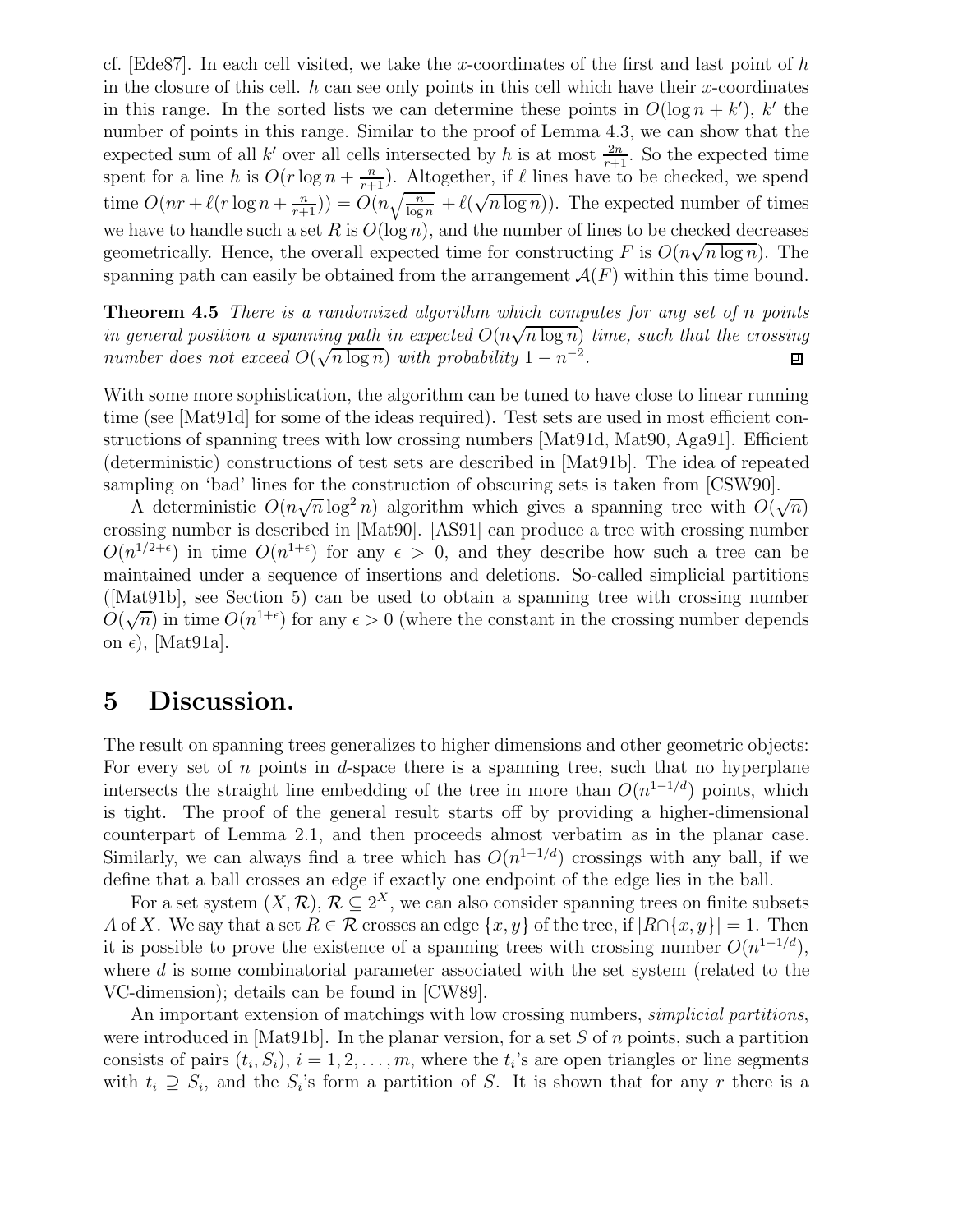simplicial partition such that  $m = O(r)$ , the cardinalities of the  $S_i$ 's are roughly balanced  $(|S_i| \leq \frac{2n}{m}$  for all *i*, to be precise), and no line intersects more than  $O(\sqrt{m})$  of the  $t_i$ 's. Note that perfect matchings with low crossing numbers are related to simplicial partitions with  $m = \frac{n}{2}$ . Simplicial partitions can be efficiently constructed, and they allow improvements in many algorithmic applications, [Mat91b].

We conclude by stating two open problems.

**Problem 1** Is there a constant  $C$ , such that every set of  $n$  points in the plane has a matching of size  $\sqrt{n}$  whose straight line embedding is intersected in no more than C edges by any line disjoint from the points?

Corollary 2.6 gives a bound of  $O(\frac{\log n}{\log \log n})$  on C; a constant number of intersections can be guaranteed, if a matching of size  $n^{1/2-\epsilon}$  is required, for any fixed  $\epsilon > 0$ .

**Problem 2** Given n points S and n nonvertical lines G in the plane, is there always a set F of  $O(\sqrt{n})$  lines in G, such that no line in  $G-F$  sees more than  $\sqrt{n}$  points of S in  $\mathcal{A}(F)$ ; a line  $h \in G - F$  sees a point p in  $\mathcal{A}(F)$  if p lies on or above h, and the closed vertical segment connecting p and h is disjoint from all lines in  $F$ ?

Lemma 4.4 gives a bound of  $O(\sqrt{n}\log n)$  on the size of F.

# References

- [AEG+91] Boris Aronov, Paul Erd˝os, Wayne Goddard, Daniel Kleitman, Michael Klugerman, János Pach, and Leonard Schulman. Crossing families. In Proc. 7th Annual ACM Symposium on Computational Geometry, pages 351–356, 1991.
- [Aga89] Pankaj Agarwal. Ray shooting and other applications of spanning trees with low stabbing number. In Proc. 5th Annual ACM Symposium on Computational Geometry, pages 315–325, 1989.
- [Aga91] Pankaj Agarwal. Intersection and Decomposition Algorithms for Planar Arrangements. Cambridge University Press, 1991.
- [AK91] Noga Alon and Daniel Kleitman. Piercing convex sets and the Hadwiger Debrunner  $(p, q)$ -problem. Manuscript, 1991.
- [AM90] Noga Alon and Nimrod Megiddo. Parallel linear programming in fixed dimensions almost surely in constant time. In Proc. 31st Annual IEEE Symposium on Foundations of Computer Science, pages 574–582, 1990.
- [AS91] Pankaj Agarwal and Micha Sharir. Applications of a new space partitioning technique. Manuscript, 1991.
- [AvKO91] Pankaj Agarwal, Marc van Kreveld, and Mark Overmars. Intersection queries for curved objects. In Proc. 7th Annual ACM Symposium on Computational Geometry, pages 41–50, 1991.
- [BC87] József Beck and William Chen. *Irregularities of Distributions*. Cambridge University Press, 1987.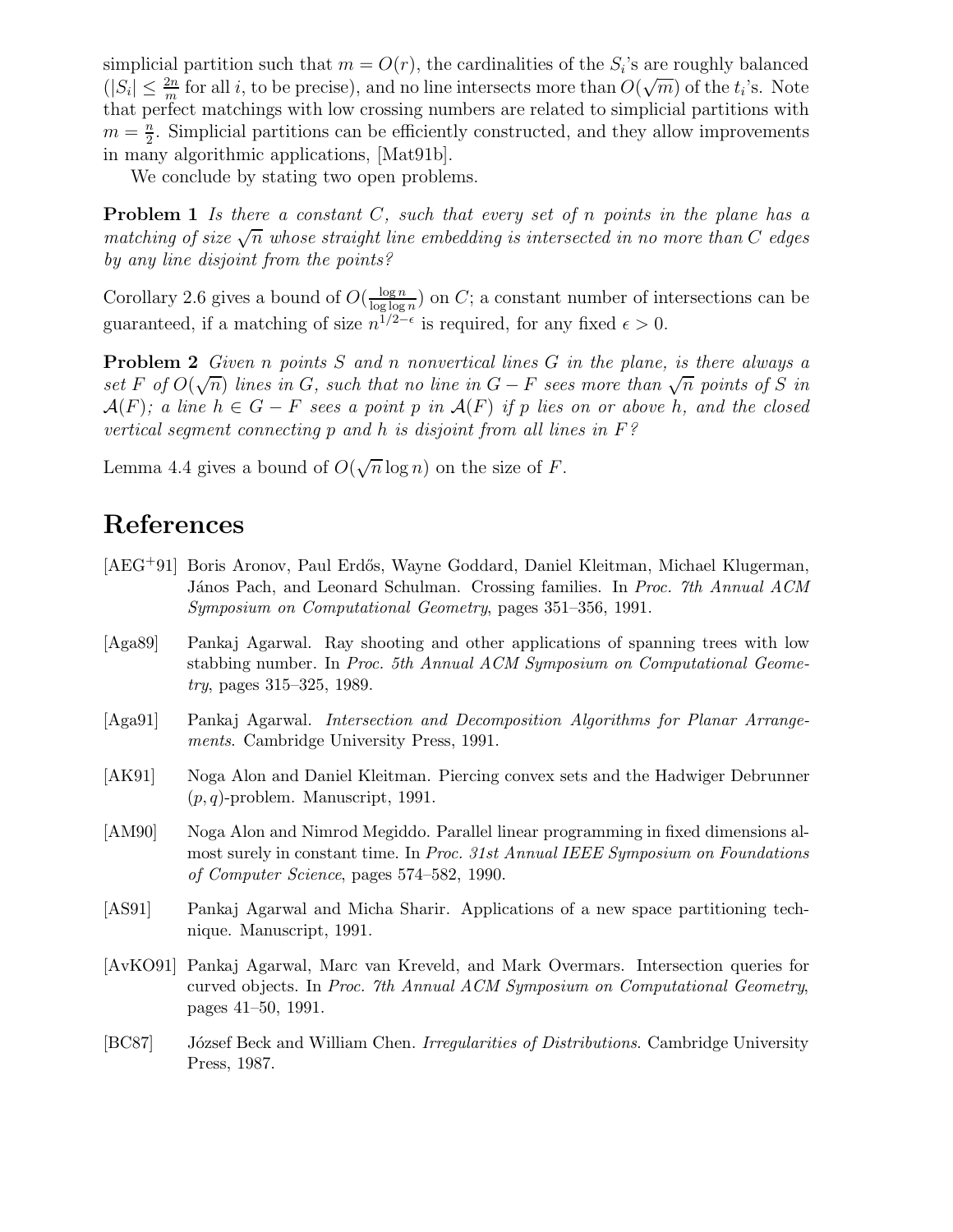- [Bec91] József Beck. Quasi-random 2-colorings of point sets. Technical Report 91-20, DI-MACS, 1991.
- [Bol78] Béla Bollobás. Extremal Graph Theory. Academic Press, 1978.
- [CF88] Bernard Chazelle and Joel Friedman. A deterministic view of random sampling and its use in geometry. In Proc. 29th Annual IEEE Symposium on Foundations of Computer Science, pages 539–549, 1988.
- [CG89] Bernard Chazelle and Leonidas Guibas. Visibility and intersection problems in plane geometry. Discrete Comput. Geom., 4:551–589, 1989.
- [Cha88] Bernard Chazelle. Tight bounds on the stabbing number of spanning trees in Euclidean space. Technical Report CS-TR-155-88, Princeton University, Department of Computer Science, 1988.
- [Cha89] Bernard Chazelle. Polytope range searching and integral geometry. J. Amer. Math. Soc., 2:637–666, 1989.
- [CJ91] Siu Wing Cheng and Ravi Janardan. Space-efficient ray-shooting and intersection searching: Algorithms, dynamization, and applications. In Proc. 2nd Annual ACM-SIAM Symposium on Discrete Algorithms, pages 7–16, 1991.
- [Cla89] Kenneth Clarkson. Las vegas algorithms for linear and integer programming when the dimension is small. Manuscript, 1989.
- [CSW90] Bernard Chazelle, Micha Sharir, and Emo Welzl. Quasi-optimal upper bounds for simplex range searching and new zone theorems. In Proc. 6th ACM Symp. on Comp. Geom., pages 23–33, 1990.
- [CW89] Bernard Chazelle and Emo Welzl. Quasi-optimal range searching in spaces of finite VC-dimension. Discrete Comput. Geom., 4:467–489, 1989.
- [Ede87] Herbert Edelsbrunner. Algorithms in combinatorial geometry. Springer-Verlag, Heidelberg, Germany, 1987.
- [EGH+89] Herbert Edelsbrunner, Leonidas Guibas, John Herschberger, Raimund Seidel, Micha Sharir, Jack Snoeyink, and Emo Welzl. Implicitly representing arrangements of lines or segments. Discrete Comput. Geom., 4:433–466, 1989.
- [EHSS89] Herbert Edelsbrunner, N. Hasan, Raimund Seidel, and X. J. Shen. Circles through two points that always enclose many points. Geom. Dedicata, 32:1–12, 1989.
- [HR90] Torben Hagerup and Christine Rüb. A guided tour of Chernoff bounds. Inform. Process. Lett., 33:305–308, 1990.
- [Mat90] Jiří Matoušek. More on cutting arrangements and spanning trees with low crossing number. Technical Report B 90-02, Freie Universität Berlin, Fachbereich Mathematik, Institut für Informatik, 1990.
- [Mat91a] Jiří Matoušek, 1991. Private communication.
- [Mat91b] Jiří Matoušek. Efficient partition trees. In Proc. 7th Annual ACM Symposium on Computational Geometry, pages 1–9, 1991.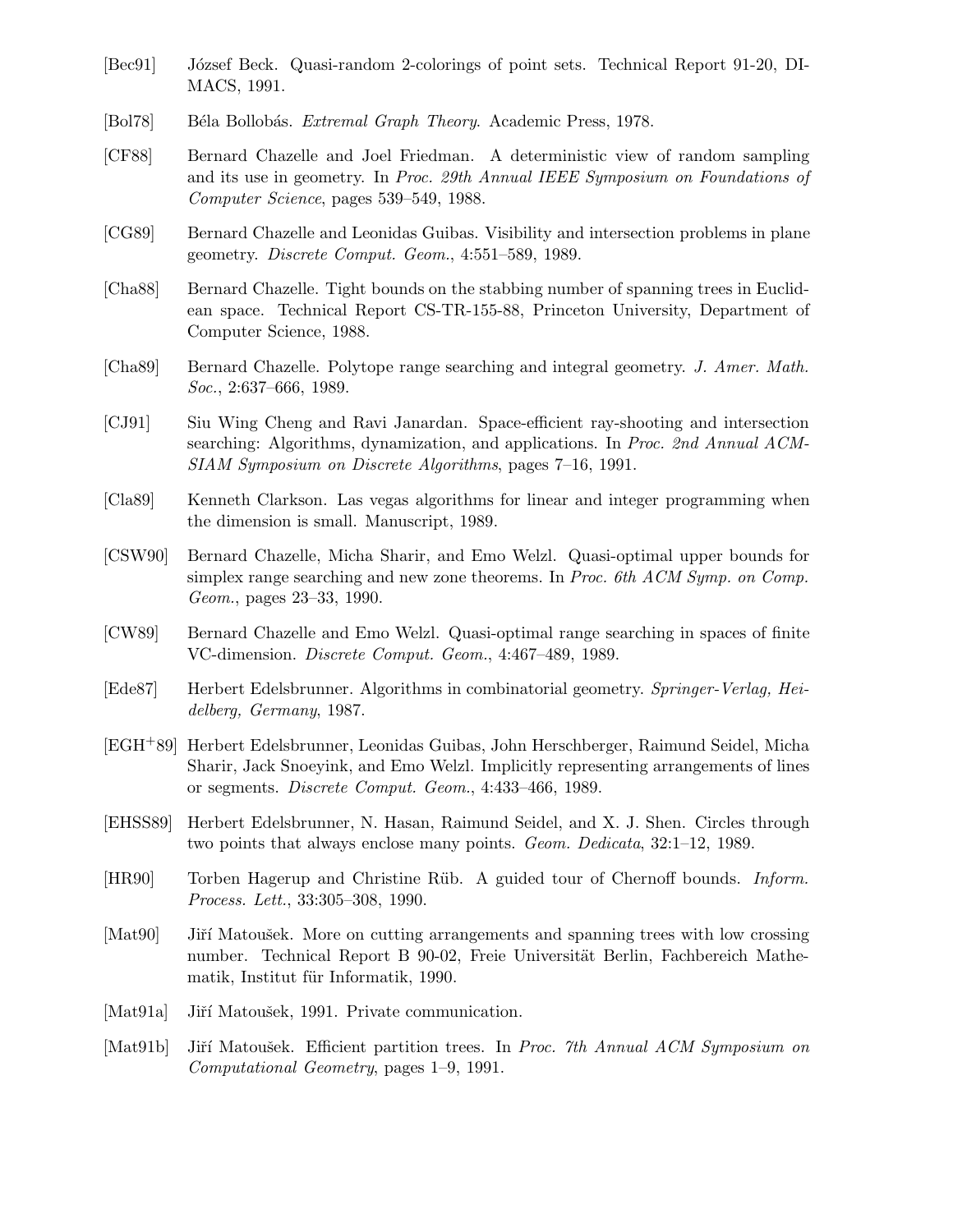- [Mat91c] Jiří Matoušek. Range searching with efficient hierarchical cuttings. Manuscript, 1991.
- [Mat91d] Jiří Matoušek. Spanning trees with low crossing number. RAIRO Inform. Theor. Appl., 6:103–123, 1991.
- [MWW91] Jiří Matoušek, Emo Welzl, and Lorenz Wernisch. Discrepancy and  $\epsilon$ -approximations for bounded VC-dimension. In Proc. 32nd Annual IEEE Symposium on Foundations of Computer Science, pages 424–430, 1991.
- [Pac91] J´anos Pach. Drawing graphs. Talk presented at the Dagstuhl seminar on 'Computational Geometry', 1991.
- [Sei91] Raimund Seidel. Backwards analysis of randomized geometric algorithms. Manuscript, 1991.
- [Spe87] Joel Spencer. Ten Lectures on the Probabilistic Method. Society for Industrial and Applied Mathematics, 1987.
- [Wel88] Emo Welzl. Partition trees for triangle counting and other range searching problems. In Proc. 4th Annual ACM Symposium on Computational Geometry, pages 23–33, 1988.

## Appendix: Optimal choice of reweighting factor  $1 + \mu$ .

We want to estimate  $\min_{\mu>0} f(\mu)$  for

$$
f(\mu) = \frac{1}{\ln(1+\mu)}(a\mu + b) , \qquad (4)
$$

with  $a, b > 0$ . The first derivative of f is

$$
f'(\mu) = \frac{a \ln(1+\mu) - (a\mu + b)(1+\mu)^{-1}}{\ln^2(1+\mu)}.
$$

So a local extremum (which obviously has to be a minimum) is achieved when

$$
a\mu + b = a(1 + \mu)\ln(1 + \mu) , \qquad (5)
$$

or, equivalently, when

$$
e^x(1-x) = 1 - c \t{,} \t(6)
$$

where we write x short for  $\ln(1 + \mu)$ , and c short for  $b/a$ . Equality (6) has exactly one solution.

Let us first consider the case  $c \leq 1$ . Then, for  $x = \sqrt{c}$ ,

$$
e^x(1-x) \ge (1+x)(1-x) = (1-c) ,
$$

and, for  $x = \sqrt{2c}$ ,

$$
e^{x}(1-x) = 1 - \sum_{i=1}^{\infty} \frac{(i-1)x^{i}}{i!} < 1 - \frac{x^{2}}{2} = 1 - c.
$$